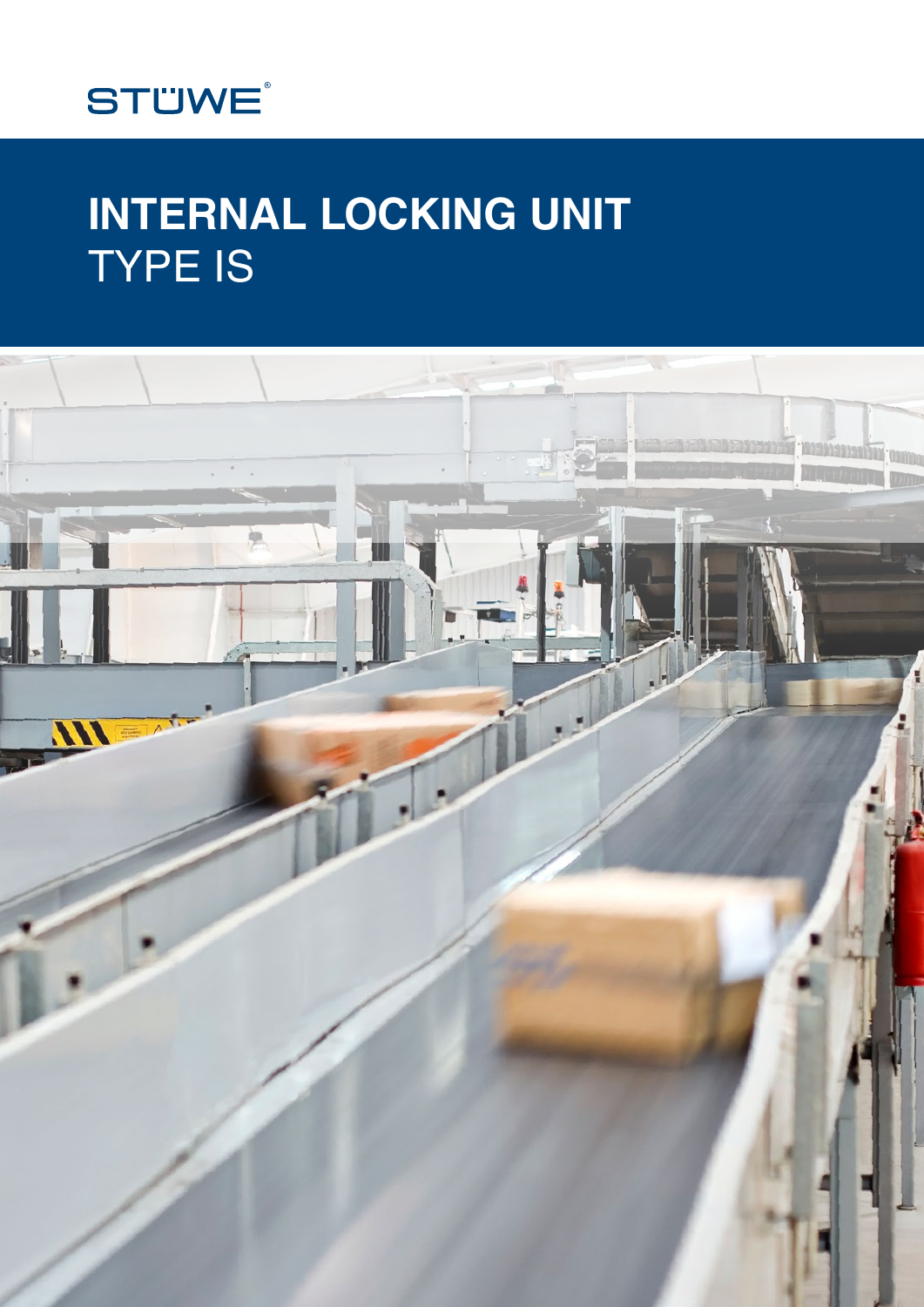# **INTERNAL LOCKING UNIT**  TYPE IS – GENERAL INFORMATION

### **Application Description**

Internal locking units are examples of shaft-hub connections. They achieve a frictional and backlash-free connection between a shaft and a hub hole. Due to the locking unit which grips from the inside no additional installation space is taken up by external components outside the hub and slim design is thus permitted. Each type offers the following benefits as a result: It has self-locking taper angles, is self-centring and thus achieves an increase in concentricity through pre-centring.

### **Areas of Use**

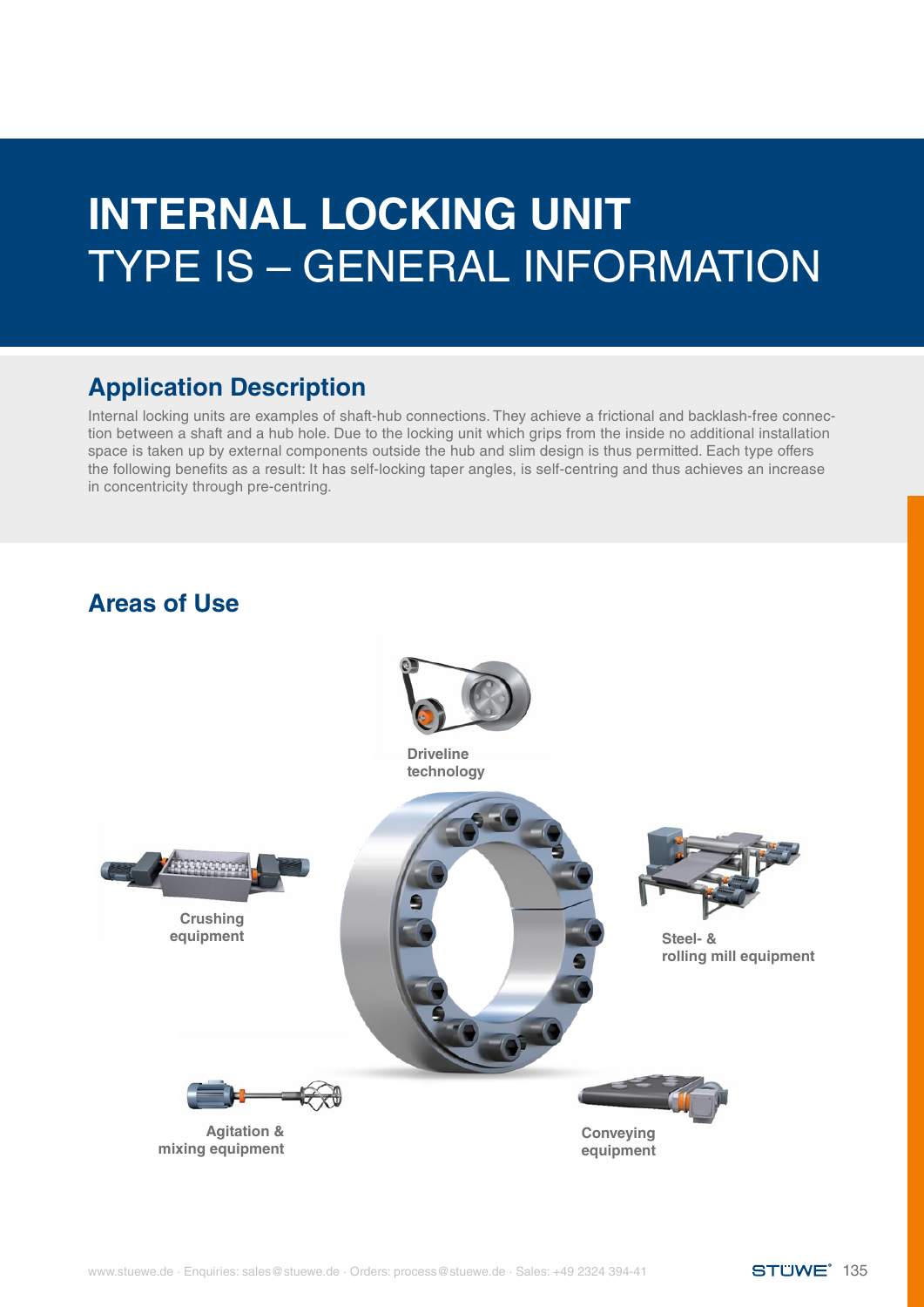

# **INTERNAL LOCKING UNIT**  TYPE IS – SERIES

| <b>Description</b> | <b>Shaft diameter</b> | Transmissible torques* | <b>Features</b>                                                                                             |
|--------------------|-----------------------|------------------------|-------------------------------------------------------------------------------------------------------------|
| IS <sub>1</sub>    | $20 - 500$ mm         | 0.3 - 880 kNm          | Small installation space<br>Sliding of the hub when tensioning                                              |
| <b>ISN1</b>        | $20 - 500$ mm         | 0.3 - 723 kNm          | Axial fixing<br>No sliding of the hub when tensioning                                                       |
| IS <sub>2</sub>    | 70 - 600 mm           | 7.3 - 1258.5 kNm       | For high torques, no sliding of the<br>hub when tensioning                                                  |
| IS <sub>3</sub>    | 45 - 600 mm           | 3.1 - 1458.6 kNm       | For extremely high torques, no<br>sliding of the hub when tensioning                                        |
| IS <sub>4</sub>    | 70 - 600 mm           | 0.9 - 1266 kNm         | For high torques, no sliding of the<br>hub when tensioning                                                  |
| <b>IS4.1</b>       | $100 - 600$ mm        | 11 - 903 kNm           | Reduced surface pressure<br>Especially suited for conveyor pulleys<br>No sliding of the hub when tensioning |

\*all torques are based on an assumed coefficient of friction of 0.12

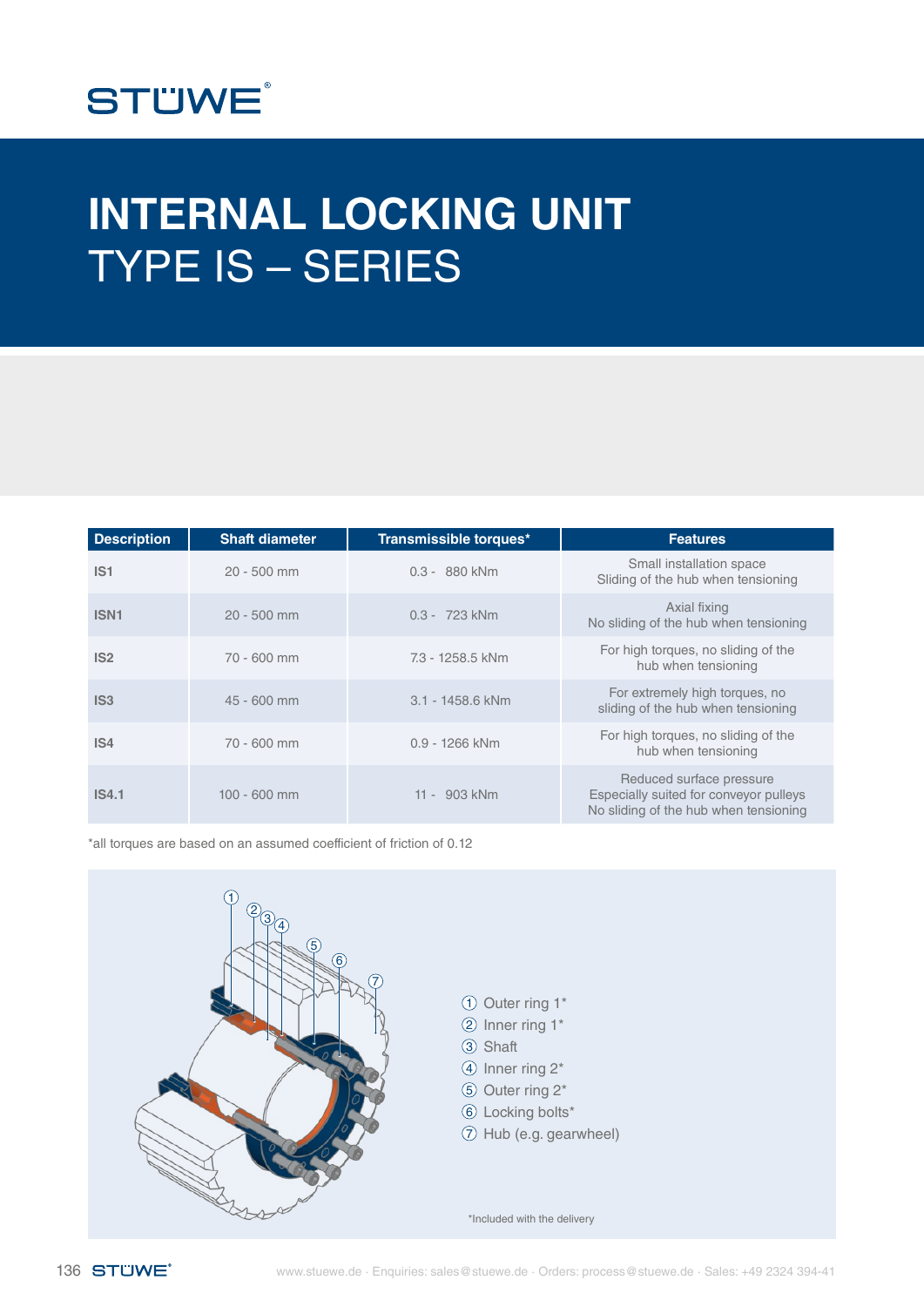

#### **Code**

- **M**<sub>t</sub> Maximum transmissible torque of a locking unit for  $P_{av} = 0$
- **P**<sub>ax</sub> Maximum transmissible axial load of a locking unit for  $M_t = 0$
- **M Required tightening torque of** the locking bolts
- **P<sub>w</sub>** Surface pressure between locking unit and shaft
- **P<sub>n</sub>** Surface pressure between locking unit and hub

Dimensions  $L_{3}$  and  $L_{4}$  apply to untightened units.

### **Internal locking unit Type IS –** Series IS 1

| <b>Type</b>     | $\mathbf d$ | $\mathbf x$               | D   | M,<br><b>kNm</b> | R<br>kN | L,<br>mm | $L_{2}$<br>mm | $L_{3}$<br>mm | $\boldsymbol{\varphi}$<br>mm | $B^*$<br>Grade 12.9 | $M_a$<br><b>Nm</b> | $\mathbf{P}_{\mathbf{w}}$ | P.<br>N/mm <sup>2</sup> | kg  |
|-----------------|-------------|---------------------------|-----|------------------|---------|----------|---------------|---------------|------------------------------|---------------------|--------------------|---------------------------|-------------------------|-----|
| IS <sub>1</sub> | 20          | $\mathbf x$               | 47  | 0.3              | 34      | 20       | 17            | 23            | 29                           | 5 x M6              | 17                 | 242                       | 121                     | 0.2 |
| IS <sub>1</sub> | 22          | $\boldsymbol{\mathsf{x}}$ | 47  | 0.4              | 34      | 20       | 17            | 23            | 29                           | 5 x M6              | 17                 | 220                       | 121                     | 0.2 |
| IS <sub>1</sub> | 24          | X                         | 50  | 0.4              | 34      | 20       | 17            | 23            | 29                           | 5 x M6              | 17                 | 202                       | 114                     | 0.2 |
| IS <sub>1</sub> | 25          | $\mathbf x$               | 50  | 0.4              | 34      | 20       | 17            | 23            | 29                           | 5 x M6              | 17                 | 194                       | 114                     | 0.2 |
| IS <sub>1</sub> | 28          | $\mathbf x$               | 55  | 0.6              | 43      | 20       | 17            | 23            | 29                           | 6 x M6              | 17                 | 208                       | 124                     | 0.3 |
| IS <sub>1</sub> | 30          | $\mathbf x$               | 55  | 0.6              | 43      | 20       | 17            | 23            | 29                           | 6 x M6              | 17                 | 194                       | 124                     | 0.3 |
| IS <sub>1</sub> | 35          | X                         | 60  | 0.9              | 51      | 20       | 17            | 23            | 29                           | 7 x M6              | 17                 | 194                       | 133                     | 0.3 |
| IS <sub>1</sub> | 40          | $\mathbf x$               | 65  | 1.0              | 51      | 20       | 17            | 23            | 29                           | 8 x M6              | 17                 | 194                       | 140                     | 0.3 |
| IS <sub>1</sub> | 45          | X                         | 75  | 1.8              | 80      | 24       | 20            | 28            | 36                           | 6 x M8              | 41                 | 198                       | 142                     | 0.6 |
| IS <sub>1</sub> | 50          | $\mathbf x$               | 80  | 2.3              | 92      | 24       | 20            | 28            | 36                           | 7 x M8              | 41                 | 208                       | 156                     | 0.6 |
| IS <sub>1</sub> | 55          | $\mathbf x$               | 85  | 2.9              | 105     | 24       | 20            | 28            | 36                           | 8 x M8              | 41                 | 216                       | 167                     | 0.7 |
| IS <sub>1</sub> | 60          | $\mathbf x$               | 90  | 3.2              | 107     | 24       | 20            | 28            | 36                           | 8 x M8              | 41                 | 198                       | 158                     | 0.7 |
| IS <sub>1</sub> | 65          | X                         | 95  | 3.8              | 117     | 24       | 20            | 28            | 36                           | $9 \times M8$       | 41                 | 205                       | 169                     | 0.8 |
| IS <sub>1</sub> | 70          | $\mathbf x$               | 110 | 6.0              | 171     | 29       | 24            | 35            | 45                           | 8 x M10             | 83                 | 223                       | 172                     | 1.3 |
| IS <sub>1</sub> | 75          | X                         | 115 | 6.4              | 171     | 29       | 24            | 35            | 45                           | 8 x M10             | 83                 | 208                       | 164                     | 1.4 |
| IS <sub>1</sub> | 80          | $\mathbf x$               | 120 | 6.8              | 170     | 29       | 24            | 35            | 45                           | 8 x M10             | 83                 | 195                       | 157                     | 1.5 |
| IS <sub>1</sub> | 85          | $\mathbf x$               | 125 | 8.1              | 191     | 29       | 24            | 35            | 45                           | $9 \times M10$      | 83                 | 207                       | 170                     | 1.6 |
| IS1             | 90          | $\mathbf x$               | 130 | 9.6              | 213     | 29       | 24            | 35            | 45                           | 10 x M10            | 83                 | 217                       | 181                     | 1.7 |
| IS <sub>1</sub> | 95          | $\mathbf x$               | 135 | 10.1             | 213     | 29       | 24            | 35            | 45                           | 10 x M10            | 83                 | 206                       | 175                     | 1.7 |
| IS1             | 100         | $\mathbf x$               | 145 | 11.2             | 224     | 33       | 28            | 38            | 50                           | 8 x M12             | 145                | 200                       | 163                     | 2.3 |
| IS <sub>1</sub> | 110         | X                         | 155 | 13.9             | 252     | 33       | 28            | 39            | 51                           | $9 \times M12$      | 145                | 205                       | 171                     | 2.5 |

\*Locking bolts DIN EN ISO 4762: Grade 12.9

**When ordering please state:** (Type x Ød x ØD) e.g. IS 1 100 x 145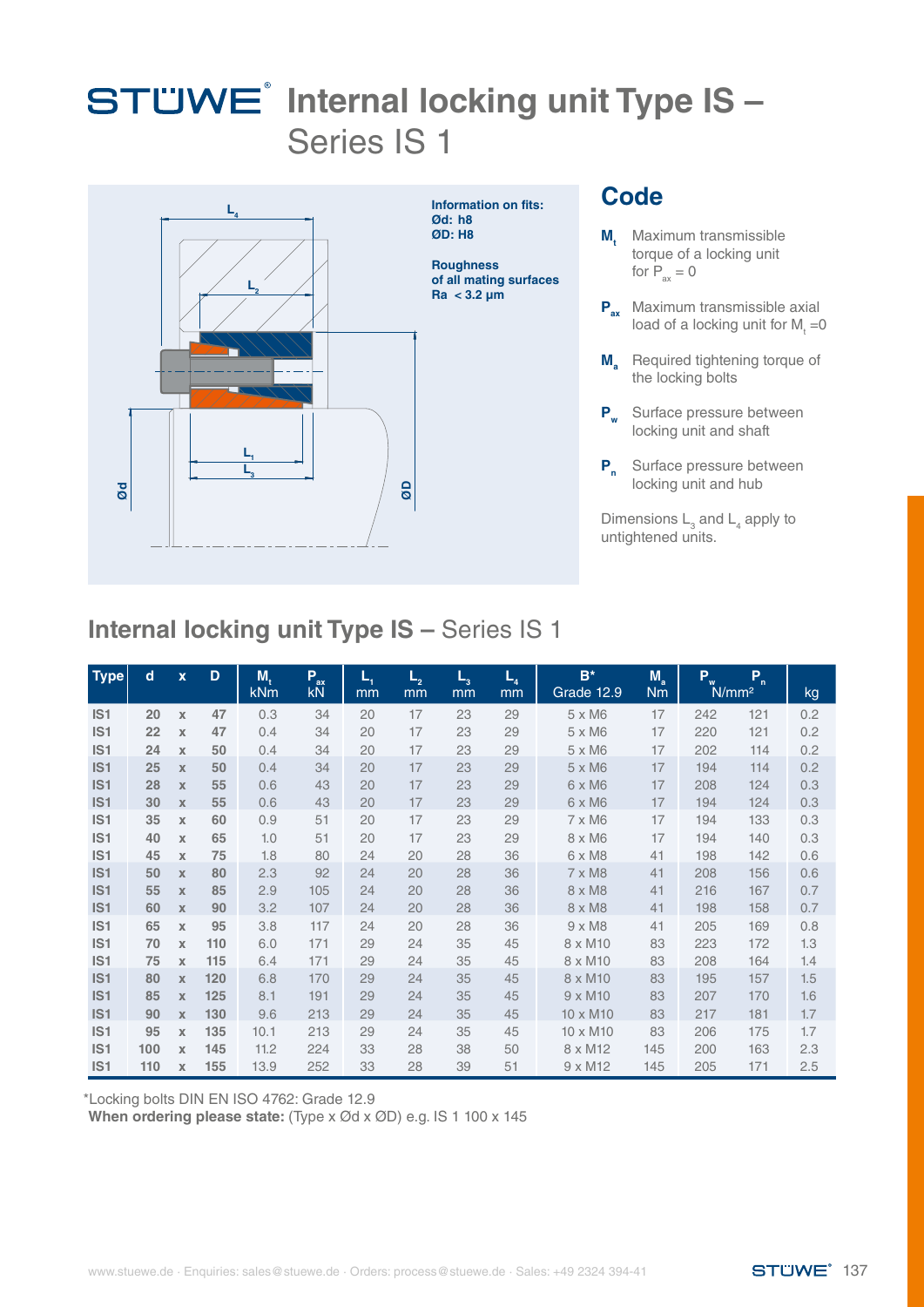| <b>Type</b>     | $\mathbf d$ | $\mathbf{x}$ | D   | M,    | R    | L,  | $\mathbf{\varphi}$ | $\frac{1}{3}$ | $\boldsymbol{\varphi}$ | $B^*$      | $M_a$     | P.  | $\mathbf{P}$      |     |
|-----------------|-------------|--------------|-----|-------|------|-----|--------------------|---------------|------------------------|------------|-----------|-----|-------------------|-----|
|                 |             |              |     | kNm   | kN   | mm  | mm                 | mm            | mm                     | Grade 12.9 | <b>Nm</b> |     | N/mm <sup>2</sup> | kg  |
| IS1             | 120         | X            | 165 | 16.8  | 280  | 33  | 28                 | 39            | 51                     | 10 x M12   | 145       | 209 | 179               | 2.8 |
| IS <sub>1</sub> | 130         | $\mathbf x$  | 180 | 23.1  | 355  | 38  | 33                 | 43            | 55                     | 12 x M12   | 145       | 201 | 167               | 4.0 |
| IS <sub>1</sub> | 140         | $\mathbf x$  | 190 | 23.5  | 336  | 38  | 33                 | 43            | 55                     | 12 x M12   | 145       | 186 | 158               | 4.1 |
| IS <sub>1</sub> | 150         | $\mathbf x$  | 200 | 30.4  | 406  | 38  | 33                 | 43            | 55                     | 14 x M12   | 145       | 203 | 175               | 4.2 |
| IS <sub>1</sub> | 160         | $\mathbf x$  | 210 | 34.8  | 435  | 38  | 33                 | 43            | 55                     | 15 x M12   | 145       | 204 | 179               | 4.5 |
| IS <sub>1</sub> | 170         | $\mathbf x$  | 225 | 41.5  | 488  | 43  | 38                 | 49            | 63                     | 12 x M14   | 230       | 186 | 159               | 6.0 |
| IS1             | 180         | X            | 235 | 51.2  | 569  | 43  | 38                 | 50            | 64                     | 14 x M14   | 230       | 205 | 178               | 6.3 |
| IS <sub>1</sub> | 190         | $\mathbf{x}$ | 250 | 61.1  | 643  | 51  | 46                 | 58            | 72                     | 16 x M14   | 230       | 187 | 158               | 8.5 |
| IS <sub>1</sub> | 200         | $\mathbf x$  | 260 | 71.6  | 716  | 51  | 46                 | 57            | 71                     | 18 x M14   | 230       | 200 | 171               | 9.3 |
| IS <sub>1</sub> | 220         | $\mathbf x$  | 285 | 99.5  | 905  | 55  | 50                 | 62            | 78                     | 16 x M16   | 355       | 207 | 175               | 12  |
| IS1             | 240         | $\mathbf x$  | 305 | 108.0 | 900  | 55  | 50                 | 62            | 78                     | 16 x M16   | 355       | 189 | 164               | 13  |
| IS <sub>1</sub> | 260         | X            | 325 | 129.5 | 996  | 55  | 50                 | 62            | 78                     | 18 x M16   | 355       | 197 | 173               | 15  |
| IS <sub>1</sub> | 280         | X            | 355 | 169.7 | 1212 | 65  | 60                 | 73            | 91                     | 18 x M18   | 485       | 188 | 161               | 20  |
| IS <sub>1</sub> | 300         | $\mathbf x$  | 375 | 199.8 | 1332 | 65  | 60                 | 73            | 91                     | 20 x M18   | 485       | 195 | 169               | 22  |
| IS <sub>1</sub> | 320         | X            | 405 | 274.5 | 1716 | 77  | 72                 | 86            | 106                    | 18 x M20   | 690       | 198 | 167               | 31  |
| IS <sub>1</sub> | 340         | $\mathbf{x}$ | 425 | 289.8 | 1705 | 77  | 72                 | 88            | 108                    | 20 x M20   | 690       | 187 | 160               | 33  |
| IS <sub>1</sub> | 360         | X            | 455 | 384.7 | 2137 | 89  | 84                 | 100           | 122                    | 20 x M22   | 930       | 190 | 159               | 44  |
| IS <sub>1</sub> | 380         | $\mathbf x$  | 475 | 430.0 | 2263 | 89  | 84                 | 99            | 121                    | 21 x M22   | 930       | 189 | 160               | 46  |
| IS <sub>1</sub> | 400         | $\mathbf x$  | 495 | 449.7 | 2249 | 89  | 84                 | 99            | 121                    | 21 x M22   | 930       | 180 | 154               | 48  |
| IS <sub>1</sub> | 420         | $\mathbf x$  | 515 | 545.5 | 2597 | 89  | 84                 | 100           | 122                    | 24 x M22   | 930       | 196 | 169               | 51  |
| IS <sub>1</sub> | 440         | X            | 545 | 659.9 | 3000 | 101 | 96                 | 114           | 138                    | 24 x M24   | 1200      | 190 | 161               | 66  |
| IS <sub>1</sub> | 460         | $\mathbf x$  | 565 | 689.9 | 3000 | 101 | 96                 | 113           | 137                    | 24 x M24   | 1200      | 182 | 156               | 69  |
| IS <sub>1</sub> | 480         | $\mathbf x$  | 585 | 719.9 | 3000 | 101 | 96                 | 114           | 138                    | 24 x M24   | 1200      | 174 | 150               | 71  |
| IS <sub>1</sub> | 500         | $\mathbf x$  | 605 | 880.4 | 3522 | 101 | 96                 | 113           | 137                    | 28 x M24   | 1200      | 195 | 170               | 75  |

Further sizes on request, subject to technical changes. \*Locking bolts DIN EN ISO 4762: Grade 12.9

**When ordering please state:** (Type x Ød x ØD) e.g. IS 1 200 x 260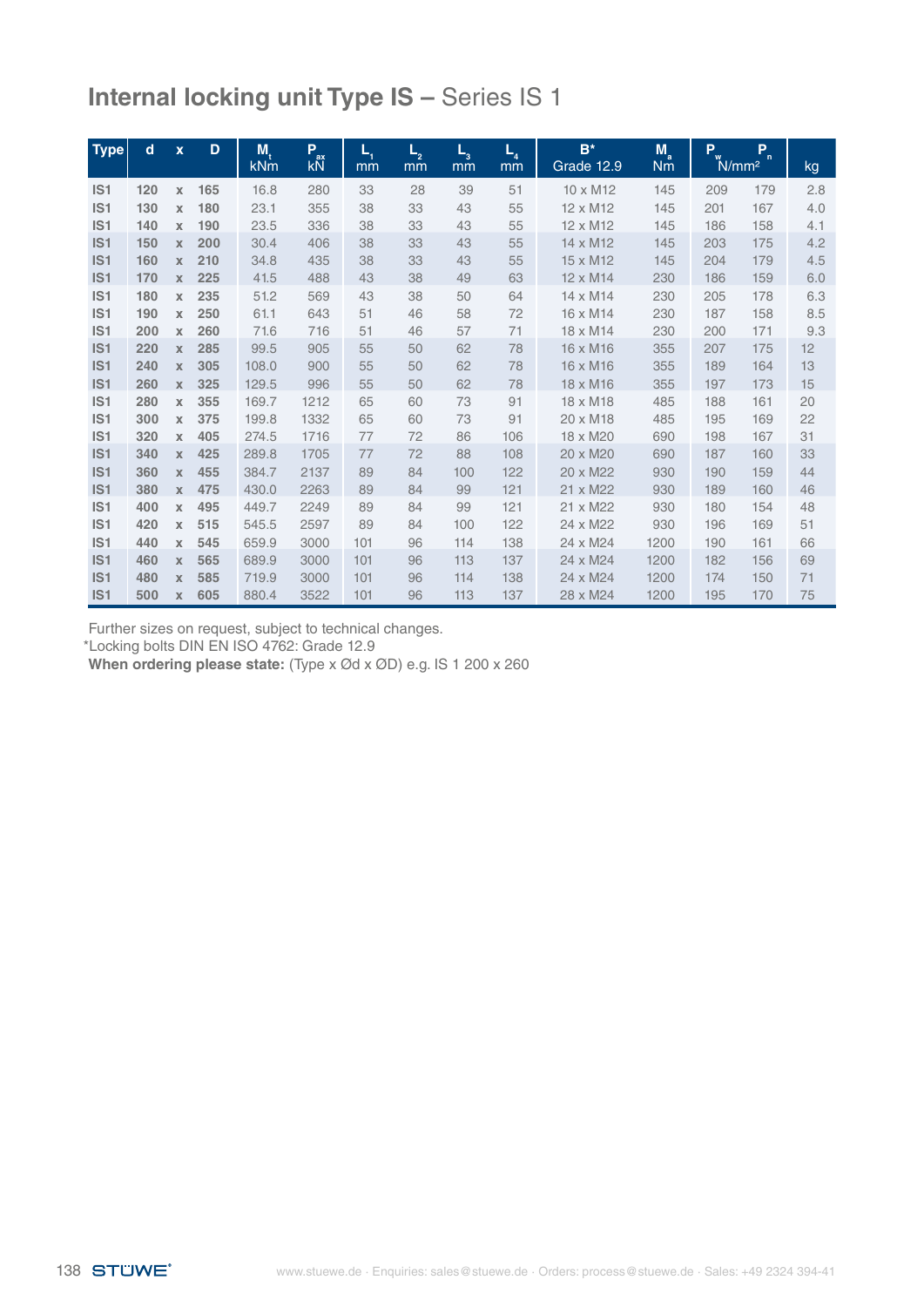

#### **Code**

- **M**<sub>t</sub> Maximum transmissible torque of a locking unit for  $P_{av} = 0$
- **P**<sub>ax</sub> Maximum transmissible axial load of a locking unit for  $M_t = 0$
- **M Required tightening torque of** the locking bolts
- **P<sub>w</sub>** Surface pressure between locking unit and shaft
- **P<sub>n</sub>** Surface pressure between locking unit and hub

### **Internal locking unit Type IS –** Series ISN 1

| $rac{6}{\sqrt{2}}$                   |             |                                    |            |              |                                                     |                   | aø            |               | locking unit and hub<br>Dimensions $L_3$ and $L_4$ apply to<br>untightened units. |                    |                          |                    |                           |                                                 |            |
|--------------------------------------|-------------|------------------------------------|------------|--------------|-----------------------------------------------------|-------------------|---------------|---------------|-----------------------------------------------------------------------------------|--------------------|--------------------------|--------------------|---------------------------|-------------------------------------------------|------------|
|                                      |             |                                    |            |              | <b>Internal locking unit Type IS - Series ISN 1</b> |                   |               |               |                                                                                   |                    |                          |                    |                           |                                                 |            |
| Type                                 | $\mathbf d$ | $\mathbf x$                        | D          | $M_t$<br>kNm | $\mathsf{P}_{\mathsf{ax}}$<br>kN                    | $L_{\rm i}$<br>mm | $L_{2}$<br>mm | $L_{3}$<br>mm | $L_{4}$<br>mm                                                                     | $\mathbf{Q}$<br>mm | $B^*$<br>Grade 12.9      | $M_a$<br><b>Nm</b> | $\mathsf{P}_{\mathsf{w}}$ | $\mathsf{P}_{_\mathrm{n}}$<br>N/mm <sup>2</sup> | kg         |
| ISN <sub>1</sub>                     | 20          | $\mathbf x$                        | 47         | 0.3          | 28                                                  | 20                | 17            | 23            | 29                                                                                | 3                  | $6 \times M6$            | 17                 | 185                       | 93                                              | 0.2        |
| ISN <sub>1</sub>                     | 22          | $\mathbf x$                        | 47         | 0.3          | 28                                                  | 20                | 17            | 23            | 29                                                                                | 3                  | 6 x M6                   | 17                 | 168                       | 93                                              | 0.2        |
| ISN <sub>1</sub>                     | 24          | $\mathbb X$                        | 50         | 0.3          | 28                                                  | 20                | 17            | 23            | 29                                                                                | 3                  | $6 \times M6$            | 17                 | 154                       | 87                                              | 0.3        |
| <b>ISN1</b>                          | 25          | $\mathbf x$                        | 50         | 0.3          | 28                                                  | 20                | 17            | 23            | 29                                                                                | 3                  | 6 x M6                   | 17                 | 148                       | 87                                              | 0.3        |
| <b>ISN1</b>                          | 28          | $\mathbf x$                        | 55         | 0.5          | 37                                                  | 20                | 17            | 23            | 29                                                                                | 3                  | $8 \times M6$            | 17                 | 176                       | 105                                             | 0.3        |
| <b>ISN1</b>                          | 30          | $\mathbf x$                        | 55         | 0.6          | 37                                                  | 20                | 17            | 23            | 29                                                                                | 3                  | 8 x M6                   | 17                 | 164                       | 105                                             | 0.3        |
| ISN <sub>1</sub><br>ISN <sub>1</sub> | 35<br>40    | $\mathbb X$<br>$\boldsymbol{\chi}$ | 60<br>65   | 0.7<br>0.9   | 42<br>46                                            | 20<br>20          | 17<br>17      | 23<br>23      | 29<br>29                                                                          | 3<br>3             | $9 \times M6$<br>10 x M6 | 17<br>17           | 158<br>154                | 109<br>112                                      | 0.3<br>0.4 |
| ISN <sub>1</sub>                     | 45          | $\boldsymbol{\chi}$                | 75         | 1.6          | 69                                                  | 24                | 20            | 28            | 36                                                                                | $\overline{4}$     | 8 x M8                   | 41                 | 168                       | 121                                             | 0.6        |
| ISN <sub>1</sub>                     | 50          | $\mathbf x$                        | 80         | 2.0          | 80                                                  | 24                | 20            | 28            | 36                                                                                | $\overline{4}$     | $9 \times M8$            | 41                 | 170                       | 127                                             | 0.7        |
| ISN <sub>1</sub>                     | 55          | $\mathbb X$                        | 85         | 2.4          | 87                                                  | 24                | 20            | 28            | 36                                                                                | 4                  | 10 x M8                  | 41                 | 171                       | 133                                             | 0.7        |
| ISN <sub>1</sub>                     | 60          | $\mathbf x$                        | 90         | 2.6          | 87                                                  | 24                | 20            | 28            | 36                                                                                | 4                  | 10 x M8                  | 41                 | 157                       | 126                                             | 0.8        |
| ISN <sub>1</sub>                     | 65          | $\mathbf x$                        | 95         | 3.4          | 105                                                 | 24                | 20            | 28            | 36                                                                                | 4                  | 12 x M8                  | 41                 | 174                       | 143                                             | 0.8        |
| ISN <sub>1</sub>                     | 70          | $\mathbf x$                        | 110        | 4.8          | 137                                                 | 29                | 24            | 35            | 45                                                                                | 5                  | 10 x M10                 | 83                 | 177                       | 136                                             | 1.4        |
| ISN <sub>1</sub>                     | 75          | $\mathbf x$                        | 115        | 5.1          | 137                                                 | 29                | 24            | 35            | 45                                                                                | 5                  | 10 x M10                 | 83                 | 166                       | 130                                             | 1.4        |
| ISN <sub>1</sub>                     | 80          | $\mathbf x$                        | 120        | 6.1          | 151                                                 | 29                | 24            | 34            | 44                                                                                | 5                  | 10 x M10                 | 83                 | 171                       | 138                                             | 1.5        |
| ISN <sub>1</sub>                     | 85          | $\mathbf x$                        | 125        | 7.0          | 165                                                 | 29                | 24            | 35            | 45                                                                                | 5                  | 12 x M10                 | 83                 | 175                       | 144                                             | 1.7        |
| ISN <sub>1</sub>                     | 90          | $\mathbf x$                        | 130        | 7.4          | 165                                                 | 29                | 24            | 34            | 44                                                                                | 5                  | 12 x M10                 | 83                 | 166                       | 138                                             | 1.8        |
| ISN <sub>1</sub>                     | 95          | $\boldsymbol{\chi}$                | 135        | 8.0          | 163                                                 | 29                | 24            | 35            | 45                                                                                | 5                  | 12 x M10                 | 83                 | 157                       | 133                                             | 1.9        |
| ISN <sub>1</sub><br>ISN <sub>1</sub> | 100<br>110  | $\mathbf x$                        | 145<br>155 | 10<br>11     | 196<br>196                                          | 33<br>33          | 28<br>28      | 39<br>39      | 51<br>51                                                                          | 5<br>5             | 11 x M12                 | 145<br>145         | 175<br>159                | 142<br>133                                      | 2.5<br>2.7 |
|                                      |             | $\mathbb X$                        |            |              |                                                     |                   |               |               |                                                                                   |                    | 11 x M12                 |                    |                           |                                                 |            |

\*Locking bolts DIN EN ISO 4762: Grade 12.9

**When ordering please state:** (Type x Ød x ØD) e.g. ISN 1 110 x 155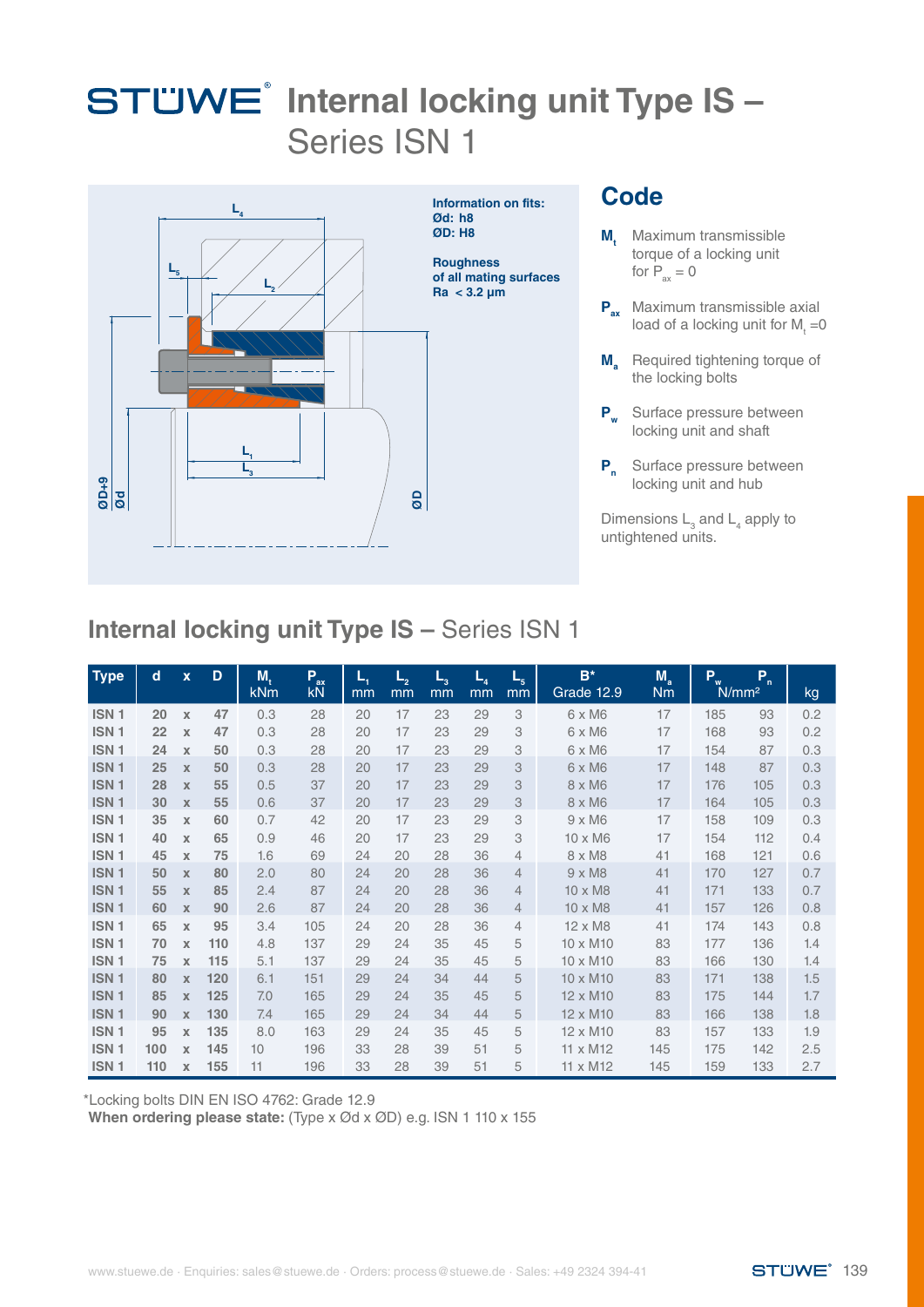| <b>Type</b>      | d   | $\mathbf{x}$              | D   | M,<br><b>kNm</b> | R<br><b>kN</b> | $\mathsf{L}_i$<br>mm | $L_{2}$<br>mm | $L_{3}$<br>mm | $L_{4}$<br>mm | $\mathbf{\Phi}$<br>mm | $B^*$<br>Grade 12.9 | $M_a$<br><b>Nm</b> | P <sub>w</sub> | P<br>$\mathbf{r}$<br>N/mm <sup>2</sup> | kg  |
|------------------|-----|---------------------------|-----|------------------|----------------|----------------------|---------------|---------------|---------------|-----------------------|---------------------|--------------------|----------------|----------------------------------------|-----|
| ISN <sub>1</sub> | 120 | X                         | 165 | 16               | 264            | 33                   | 28            | 39            | 51            | 5                     | 12 x M12            | 145                | 186            | 159                                    | 2.9 |
| <b>ISN1</b>      | 130 | X                         | 180 | 20               | 301            | 38                   | 33            | 43            | 55            | 5                     | 16 x M12            | 145                | 170            | 142                                    | 3.9 |
| ISN <sub>1</sub> | 140 | $\mathbf x$               | 190 | 21               | 301            | 38                   | 33            | 43            | 55            | 5                     | 16 x M12            | 145                | 158            | 134                                    | 4.2 |
| <b>ISN1</b>      | 150 | $\mathbf x$               | 200 | 25               | 332            | 38                   | 33            | 43            | 55            | 5                     | 18 x M12            | 145                | 166            | 143                                    | 4.4 |
| <b>ISN1</b>      | 160 | $\mathbf x$               | 210 | 27               | 339            | 38                   | 33            | 43            | 55            | 5                     | 18 x M12            | 145                | 156            | 137                                    | 4.7 |
| <b>ISN1</b>      | 170 | $\mathbf x$               | 225 | 35               | 414            | 44                   | 38            | 50            | 64            | 6                     | 16 x M14            | 230                | 158            | 135                                    | 6.0 |
| ISN <sub>1</sub> | 180 | $\mathbf x$               | 235 | 42               | 465            | 44                   | 38            | 50            | 64            | 6                     | 18 x M14            | 230                | 168            | 145                                    | 6.6 |
| ISN <sub>1</sub> | 190 | $\mathbf x$               | 250 | 51               | 537            | 52                   | 46            | 58            | 72            | 6                     | 21 x M14            | 230                | 156            | 132                                    | 9.0 |
| ISN <sub>1</sub> | 200 | $\boldsymbol{\chi}$       | 260 | 62               | 620            | 52                   | 46            | 58            | 72            | 6                     | 24 x M14            | 230                | 170            | 145                                    | 9.1 |
| <b>ISN1</b>      | 220 | $\mathbf x$               | 285 | 79               | 719            | 57                   | 50            | 64            | 80            | $\overline{7}$        | 21 x M16            | 355                | 164            | 139                                    | 12  |
| <b>ISN1</b>      | 240 | $\mathbf x$               | 305 | 92               | 763            | 57                   | 50            | 64            | 80            | $\overline{7}$        | 21 x M16            | 355                | 158            | 137                                    | 13  |
| <b>ISN1</b>      | 260 | $\mathbf x$               | 325 | 112              | 863            | 57                   | 50            | 64            | 80            | $\overline{7}$        | 24 x M16            | 355                | 167            | 147                                    | 14  |
| <b>ISN1</b>      | 280 | $\mathbf x$               | 355 | 145              | 1039           | 70                   | 60            | 78            | 96            | 10                    | 24 x M18            | 485                | 159            | 136                                    | 21  |
| <b>ISN1</b>      | 300 | $\mathbf x$               | 375 | 175              | 1168           | 72                   | 60            | 80            | 91            | 12                    | 24 x M18            | 485                | 167            | 145                                    | 23  |
| ISN <sub>1</sub> | 320 | $\mathbf x$               | 405 | 242              | 1510           | 87                   | 72            | 95            | 105           | 15                    | 24 x M20            | 690                | 170            | 144                                    | 32  |
| ISN <sub>1</sub> | 340 | $\mathbf x$               | 425 | 257              | 1510           | 87                   | 72            | 96            | 106           | 15                    | 24 x M20            | 690                | 160            | 137                                    | 35  |
| ISN <sub>1</sub> | 360 | $\mathbf x$               | 455 | 338              | 1879           | 99                   | 84            | 110           | 122           | 15                    | 24 x M22            | 930                | 156            | 130                                    | 47  |
| ISN <sub>1</sub> | 380 | $\mathbf x$               | 475 | 357              | 1879           | 99                   | 84            | 110           | 122           | 15                    | 24 x M22            | 930                | 147            | 125                                    | 46  |
| ISN <sub>1</sub> | 400 | $\mathbf x$               | 495 | 438              | 2192           | 99                   | 84            | 110           | 122           | 15                    | 28 x M22            | 930                | 163            | 140                                    | 48  |
| ISN <sub>1</sub> | 420 | $\boldsymbol{\mathsf{x}}$ | 515 | 493              | 2349           | 99                   | 84            | 110           | 122           | 15                    | 30 x M22            | 930                | 167            | 144                                    | 51  |
| ISN <sub>1</sub> | 440 | $\mathbf x$               | 545 | 566              | 2573           | 111                  | 96            | 123           | 137           | 15                    | 30 x M24            | 1200               | 161            | 137                                    | 67  |
| ISN <sub>1</sub> | 460 | $\mathbf x$               | 565 | 592              | 2573           | 111                  | 96            | 123           | 137           | 15                    | 33 x M24            | 1200               | 154            | 132                                    | 70  |
| ISN <sub>1</sub> | 480 | $\mathbf x$               | 585 | 617              | 2571           | 111                  | 96            | 123           | 137           | 15                    | 33 x M24            | 1200               | 148            | 128                                    | 73  |
| <b>ISN1</b>      | 500 | X                         | 605 | 723              | 2892           | 111                  | 96            | 123           | 137           | 15                    | 36 x M24            | 1200               | 160            | 139                                    | 80  |

Further sizes on request, subject to technical changes. \*Locking bolts DIN EN ISO 4762: Grade 12.9

**When ordering please state:** (Type x Ød x ØD) e.g. ISN 1 200 x 260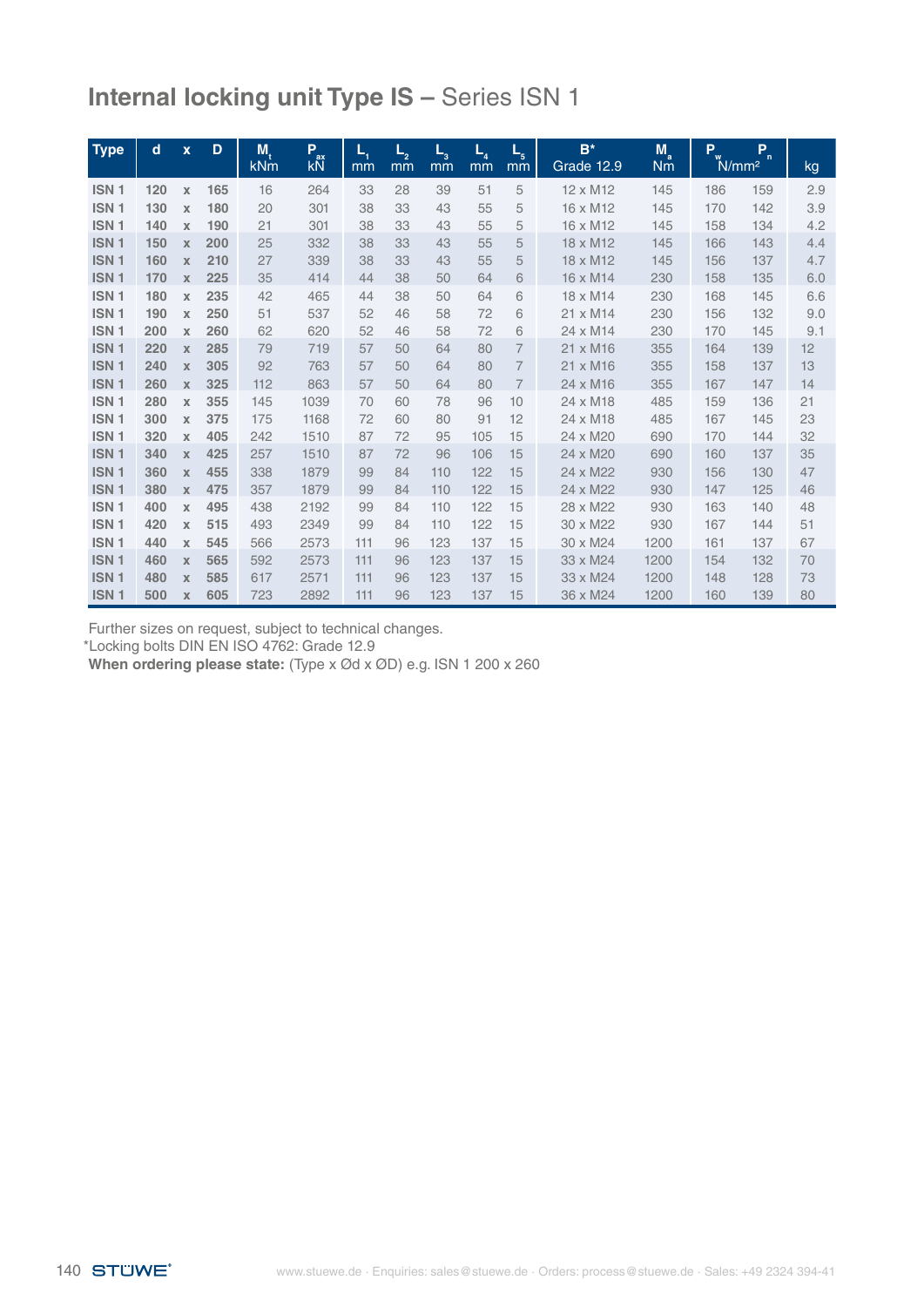

#### **Code**

- **M**<sub>t</sub> Maximum transmissible torque of a locking unit for  $P_{av} = 0$
- **P**<sub>ax</sub> Maximum transmissible axial load of a locking unit for  $M_t = 0$
- **M Required tightening torque of** the locking bolts
- **P<sub>w</sub>** Surface pressure between locking unit and shaft
- **P<sub>n</sub>** Surface pressure between locking unit and hub

Dimensions  $L_2$  and  $L_3$  apply to untightened units.

### **Internal locking unit Type IS –** Series IS 2

| <b>Type</b>     | $d \times D$ | M,<br><b>kNm</b> | Pax<br>kN | ц,<br>mm | $L_{2}$<br>mm | $L_{3}$<br>mm | $L_{4}$<br>mm | $B^*$<br>Grade 12.9 | $M_a$<br><b>Nm</b> | P.<br>N/mm <sup>2</sup> | B   | kg   |
|-----------------|--------------|------------------|-----------|----------|---------------|---------------|---------------|---------------------|--------------------|-------------------------|-----|------|
| IS <sub>2</sub> | 70 x 110     | 7.3              | 208       | 50       | 60            | 70            | 21            | 8 x M10             | 83                 | 187                     | 100 | 2.2  |
| IS <sub>2</sub> | 80 x 120     | 10.6             | 264       | 50       | 60            | 70            | 21            | $9 \times M10$      | 83                 | 209                     | 117 | 2.5  |
| IS <sub>2</sub> | 85 x 125     | 11.0             | 260       | 50       | 60            | 70            | 21            | 10 x M10            | 83                 | 193                     | 110 | 2.6  |
| IS <sub>2</sub> | 90 x 130     | 11.7             | 260       | 50       | 60            | 70            | 21            | 10 x M10            | 83                 | 182                     | 106 | 2.7  |
| IS <sub>2</sub> | 95 x 135     | 12.3             | 260       | 50       | 60            | 70            | 21            | 10 x M10            | 83                 | 173                     | 102 | 2.8  |
| IS <sub>2</sub> | 100 x 145    | 19.0             | 379       | 60       | 70            | 82            | 25            | 10 x M12            | 145                | 201                     | 116 | 4.1  |
| IS <sub>2</sub> | 110 x 155    | 20.9             | 379       | 60       | 70            | 82            | 25            | 10 x M12            | 145                | 183                     | 108 | 4.4  |
| IS <sub>2</sub> | 120 x 165    | 25.0             | 417       | 60       | 70            | 82            | 25            | 11 x M12            | 145                | 184                     | 112 | 4.7  |
| IS <sub>2</sub> | 130 x 180    | 29.6             | 455       | 65       | 79            | 91            | 27            | 12 x M12            | 145                | 172                     | 103 | 6.2  |
| IS <sub>2</sub> | 140 x 190    | 36.0             | 514       | 65       | 79            | 91            | 27            | 12 x M12            | 145                | 180                     | 110 | 6.6  |
| IS <sub>2</sub> | 150 x 200    | 39.8             | 531       | 65       | 79            | 91            | 27            | 14 x M12            | 145                | 174                     | 108 | 7.0  |
| IS <sub>2</sub> | 160 x 210    | 42.5             | 531       | 65       | 79            | 91            | 27            | 14 x M12            | 145                | 163                     | 103 | 7.4  |
| IS <sub>2</sub> | 170 x 225    | 61.6             | 725       | 78       | 92            | 106           | 32            | 14 x M14            | 230                | 177                     | 110 | 10.4 |
| IS <sub>2</sub> | 180 x 235    | 65.2             | 725       | 78       | 92            | 106           | 32            | 14 x M14            | 230                | 167                     | 105 | 10.9 |
| IS <sub>2</sub> | 190 x 250    | 78.7             | 828       | 88       | 102           | 116           | 36            | 16 x M14            | 230                | 161                     | 100 | 14.3 |
| IS <sub>2</sub> | 200 x 260    | 93.7             | 937       | 88       | 102           | 116           | 36            | 16 x M14            | 230                | 173                     | 109 | 14.9 |
| IS <sub>2</sub> | 220 x 285    | 118.3            | 1075      | 96       | 108           | 124           | 40            | 15 x M16            | 355                | 162                     | 104 | 19.4 |
| IS <sub>2</sub> | 240 x 305    | 137.6            | 1147      | 96       | 108           | 124           | 40            | 16 x M16            | 355                | 158                     | 104 | 20.9 |
| IS <sub>2</sub> | 260 x 325    | 167.7            | 1290      | 96       | 108           | 124           | 40            | 18 x M16            | 355                | 165                     | 110 | 22.4 |
| IS <sub>2</sub> | 280 x 355    | 219.6            | 1569      | 96       | 110           | 130           | 40            | 14 x M20            | 690                | 186                     | 122 | 28.1 |
| IS <sub>2</sub> | 300 x 375    | 252.1            | 1681      | 96       | 110           | 130           | 40            | 15 x M20            | 690                | 186                     | 124 | 29.8 |

Further sizes on request, subject to technical changes.

\*Locking bolts to DIN EN ISO 4762; grade 12.9

**When ordering please state:** (Type x Ød x ØD) e.g. IS 2 x 500 x 595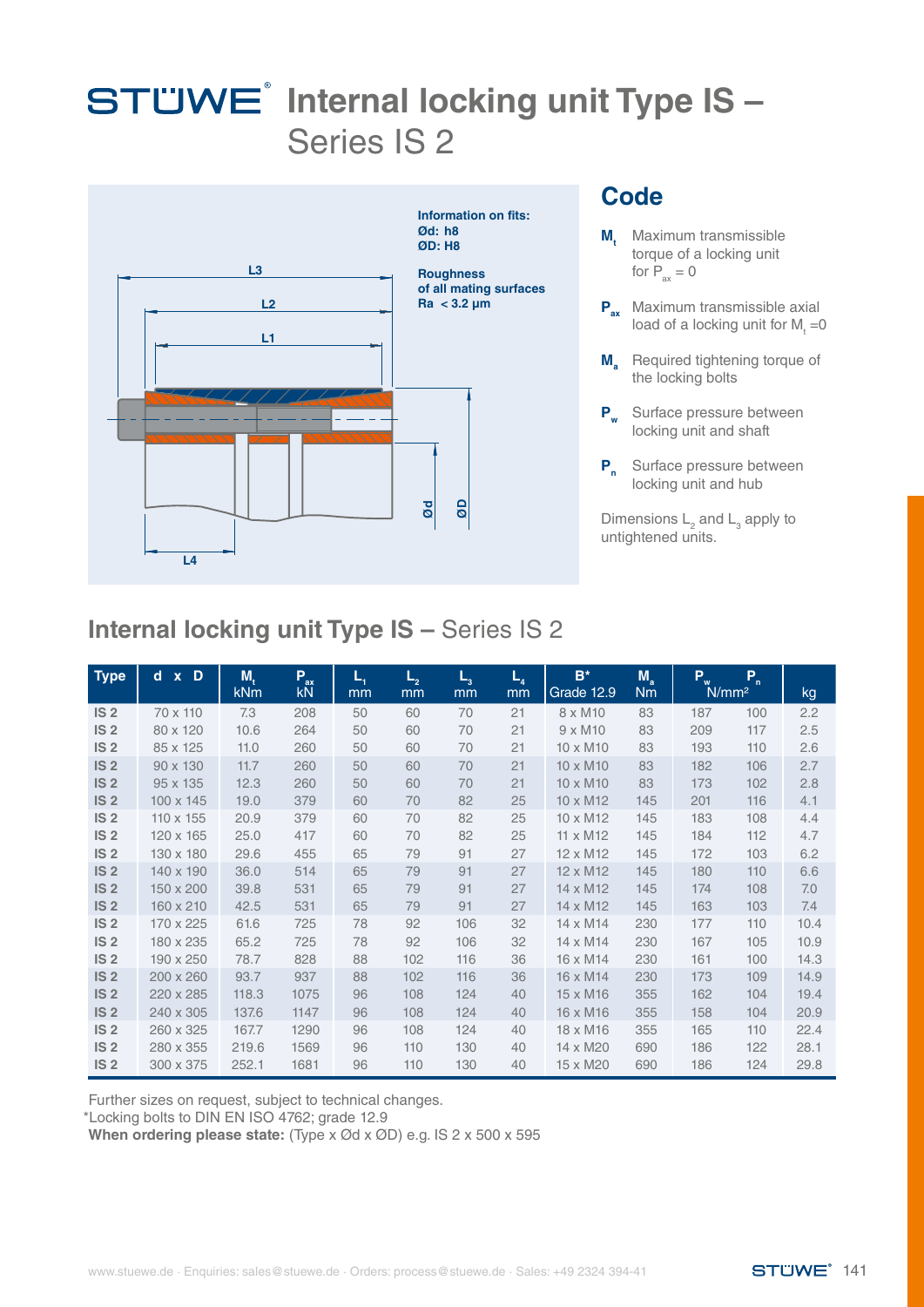| <b>Type</b>     | D<br>d<br>$\mathbf{x}$ | M,<br><b>kNm</b> | P<br>ax<br>kN | ч,<br>mm | L,<br>mm | $L_{3}$<br><sub>mm</sub> | $-4$<br>mm | $B^*$<br>Grade 12.9 | $M_a$<br><b>Nm</b> | P<br>w<br>N/mm <sup>2</sup> | P.  | kg    |
|-----------------|------------------------|------------------|---------------|----------|----------|--------------------------|------------|---------------------|--------------------|-----------------------------|-----|-------|
| IS <sub>2</sub> | 320 x 405              | 322.7            | 2017          | 124      | 136      | 156                      | 52         | 18 x M20            | 690                | 161                         | 107 | 46.9  |
| IS <sub>2</sub> | 340 x 425              | 361.9            | 2129          | 124      | 136      | 156                      | 52         | 19 x M20            | 690                | 160                         | 107 | 49.5  |
| IS <sub>2</sub> | 360 x 455              | 453.0            | 2517          | 140      | 155      | 177                      | 58         | 18 x M22            | 930                | 160                         | 105 | 66.7  |
| IS <sub>2</sub> | 380 x 475              | 504.8            | 2657          | 140      | 155      | 177                      | 58         | 19 x M22            | 930                | 160                         | 106 | 69.8  |
| IS <sub>2</sub> | 400 x 495              | 559.3            | 2797          | 140      | 155      | 177                      | 58         | 20 x M22            | 930                | 160                         | 107 | 73.1  |
| IS <sub>2</sub> | 420 x 515              | 616.6            | 2936          | 140      | 155      | 177                      | 58         | 21 x M22            | 930                | 160                         | 108 | 76.4  |
| IS <sub>2</sub> | 440 x 535              | 676.8            | 3076          | 140      | 155      | 177                      | 58         | 22 x M22            | 930                | 160                         | 109 | 79.6  |
| IS <sub>2</sub> | 460 x 555              | 739.7            | 3216          | 140      | 155      | 177                      | 58         | 23 x M22            | 930                | 160                         | 110 | 82.9  |
| IS <sub>2</sub> | 480 x 575              | 805.4            | 3356          | 140      | 155      | 177                      | 58         | 24 x M22            | 930                | 160                         | 111 | 86.2  |
| IS <sub>2</sub> | 500 x 595              | 873.9            | 3496          | 140      | 155      | 177                      | 58         | 25 x M22            | 930                | 160                         | 111 | 89.4  |
| IS <sub>2</sub> | 520 x 615              | 945.2            | 3636          | 140      | 155      | 177                      | 58         | 26 x M22            | 930                | 160                         | 112 | 92.7  |
| IS <sub>2</sub> | 540 x 635              | 1019.4           | 3775          | 140      | 155      | 177                      | 58         | 27 x M22            | 930                | 160                         | 113 | 96.0  |
| IS <sub>2</sub> | 560 x 655              | 1096.3           | 3915          | 140      | 155      | 177                      | 58         | 28 x M22            | 930                | 160                         | 113 | 99.2  |
| IS <sub>2</sub> | 580 x 675              | 1176.0           | 4055          | 140      | 155      | 177                      | 58         | 29 x M22            | 930                | 160                         | 114 | 102.5 |
| IS <sub>2</sub> | 600 x 695              | 1258.5           | 4195          | 140      | 155      | 177                      | 58         | 30 x M22            | 930                | 160                         | 114 | 105.8 |

Further sizes on request, subject to technical changes.

\*Locking bolts to DIN EN ISO 4762; grade 12.9

**When ordering please state:** (Type x Ød x ØD) e.g. IS 2 x 500 x 595

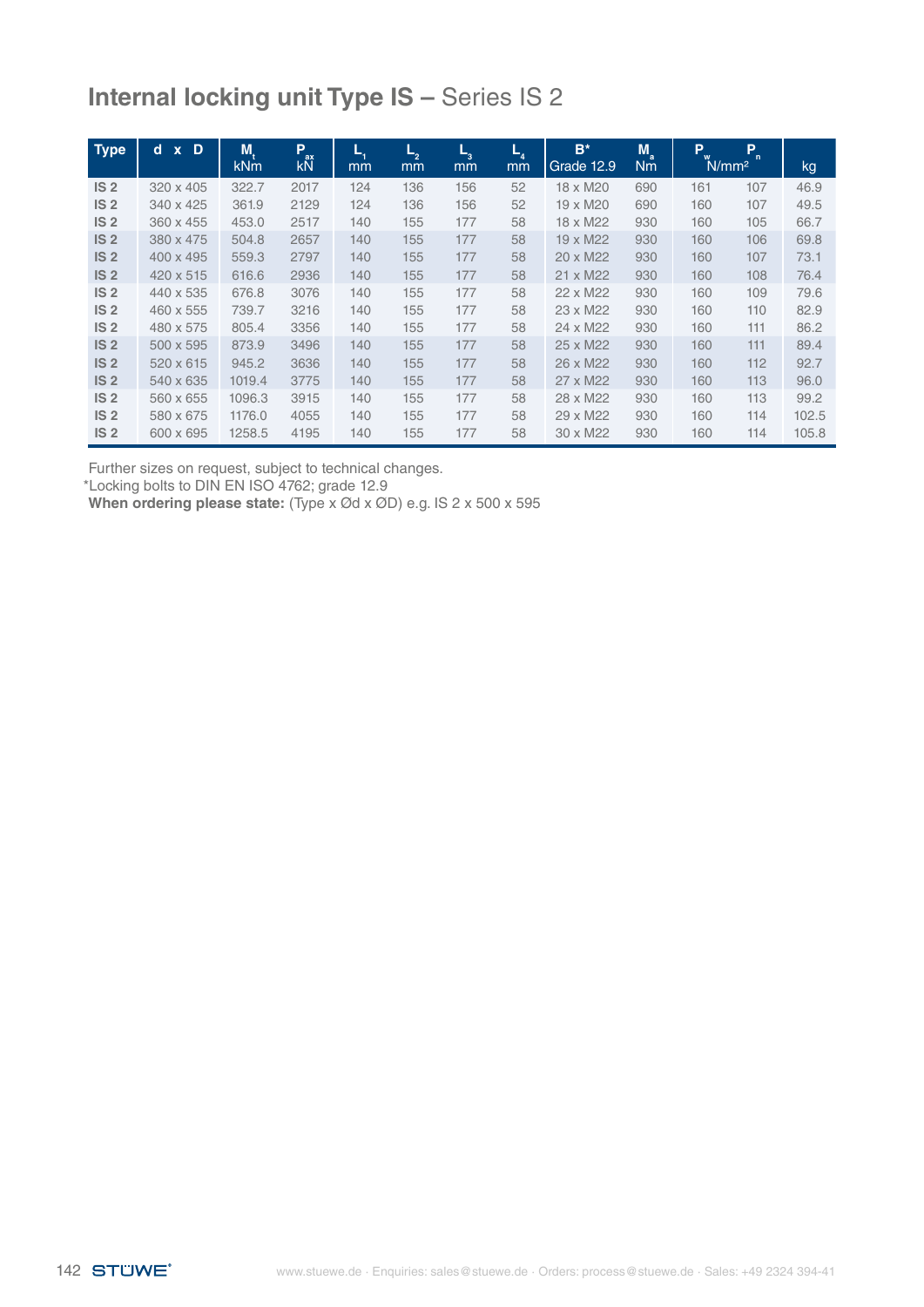

#### **Code**

- **M**<sub>t</sub> Maximum transmissible torque of a locking unit for  $P_{av} = 0$
- **P**<sub>ax</sub> Maximum transmissible axial load of a locking unit for  $M_t = 0$
- **M Required tightening torque of** the locking bolts
- **P<sub>w</sub>** Surface pressure between locking unit and shaft
- **P<sub>n</sub>** Surface pressure between locking unit and hub

Dimensions  $L_2$  and  $L_3$  apply to untightened units.

### **Internal locking unit Type IS –** Series IS 3

| <b>Type</b>     | $\overline{d}$ x $\overline{D}$ | M,<br>kNm | Pax<br>kN | L,<br>mm | $L_{2}$<br>mm | $L_{3}$<br>mm | $L_{4}$<br>mm | $B^*$<br>Grade 12.9  | $M_a$<br><b>Nm</b> | P.<br>N/mm <sup>2</sup> | B   | kg   |
|-----------------|---------------------------------|-----------|-----------|----------|---------------|---------------|---------------|----------------------|--------------------|-------------------------|-----|------|
| IS <sub>3</sub> | 45 x 75                         | 3.1       | 139       | 56       | 64            | 72            | 23            | $7 \times M8$        | 41                 | 179                     | 88  | 1.2  |
| IS <sub>3</sub> | 50 x 80                         | 3.9       | 155       | 56       | 64            | 72            | 23            | 8 x M8               | 41                 | 179                     | 92  | 1.3  |
| IS <sub>3</sub> | 55 x 85                         | 4.8       | 175       | 56       | 64            | 72            | 23            | $9 \times M8$        | 41                 | 183                     | 97  | 1.4  |
| IS <sub>3</sub> | 60 x 90                         | 5.8       | 194       | 56       | 64            | 72            | 23            | $9 \times M8$        | 41                 | 187                     | 102 | 1.5  |
| IS <sub>3</sub> | 65 x 95                         | 6.3       | 194       | 56       | 65            | 72            | 23            | $9 \times M8$        | 41                 | 173                     | 97  | 1.7  |
| IS <sub>3</sub> | 70 x 110                        | 10.8      | 309       | 70       | 78            | 88            | 30            | $9 \times M10$       | 83                 | 195                     | 107 | 3.1  |
| IS <sub>3</sub> | 75 x 115                        | 10.4      | 278       | 70       | 78            | 88            | 30            | $9 \times M10$       | 83                 | 164                     | 92  | 3.3  |
| IS <sub>3</sub> | 80 x 120                        | 12.4      | 309       | 70       | 78            | 88            | 30            | 10 x M <sub>10</sub> | 83                 | 171                     | 98  | 3.4  |
| IS <sub>3</sub> | 85 x 125                        | 13.1      | 309       | 70       | 78            | 88            | 30            | 10 x M10             | 83                 | 161                     | 94  | 3.6  |
| IS <sub>3</sub> | 90 x 130                        | 15.3      | 340       | 70       | 82            | 92            | 30            | 11 x M10             | 83                 | 167                     | 99  | 3.8  |
| IS <sub>3</sub> | 95 x 135                        | 16.1      | 340       | 70       | 82            | 92            | 30            | 12 x M10             | 83                 | 158                     | 95  | 4.0  |
| IS <sub>3</sub> | $100 \times 145$                | 22.5      | 451       | 90       | 100           | 112           | 36            | 10 x M12             | 145                | 166                     | 92  | 6.1  |
| IS <sub>3</sub> | 110 x 155                       | 27.3      | 496       | 90       | 100           | 112           | 36            | 11 x M12             | 145                | 166                     | 94  | 6.6  |
| IS <sub>3</sub> | 120 x 165                       | 32.4      | 541       | 90       | 100           | 112           | 36            | 12 x M12             | 145                | 166                     | 97  | 7.1  |
| IS <sub>3</sub> | 130 x 180                       | 44.0      | 677       | 104      | 116           | 130           | 43            | 12 x M14             | 230                | 164                     | 96  | 9.9  |
| IS <sub>3</sub> | 140 x 190                       | 54.5      | 778       | 104      | 116           | 130           | 42            | 12 x M14             | 230                | 176                     | 104 | 10.5 |
| IS <sub>3</sub> | 150 x 200                       | 55.4      | 739       | 104      | 116           | 130           | 42            | 12 x M14             | 230                | 155                     | 94  | 11.2 |
| IS <sub>3</sub> | 160 x 210                       | 67.5      | 843       | 104      | 116           | 130           | 42            | 13 x M14             | 230                | 166                     | 102 | 11.8 |
| IS <sub>3</sub> | 170 x 225                       | 91.6      | 1077      | 134      | 146           | 162           | 53            | 12 x M16             | 355                | 159                     | 95  | 17.9 |
| IS <sub>3</sub> | 180 x 235                       | 100.7     | 1119      | 134      | 146           | 162           | 55            | 13 x M16             | 355                | 156                     | 94  | 18.8 |
| IS <sub>3</sub> | 190 x 250                       | 113.3     | 1193      | 134      | 146           | 162           | 55            | 14 x M16             | 355                | 157                     | 94  | 21.7 |

Further sizes on request, subject to technical changes.

\*Locking bolts to DIN EN ISO 4762; grade 12.9

**When ordering please state:** (Type x Ød x ØD) e.g. IS 3 x 500 x 595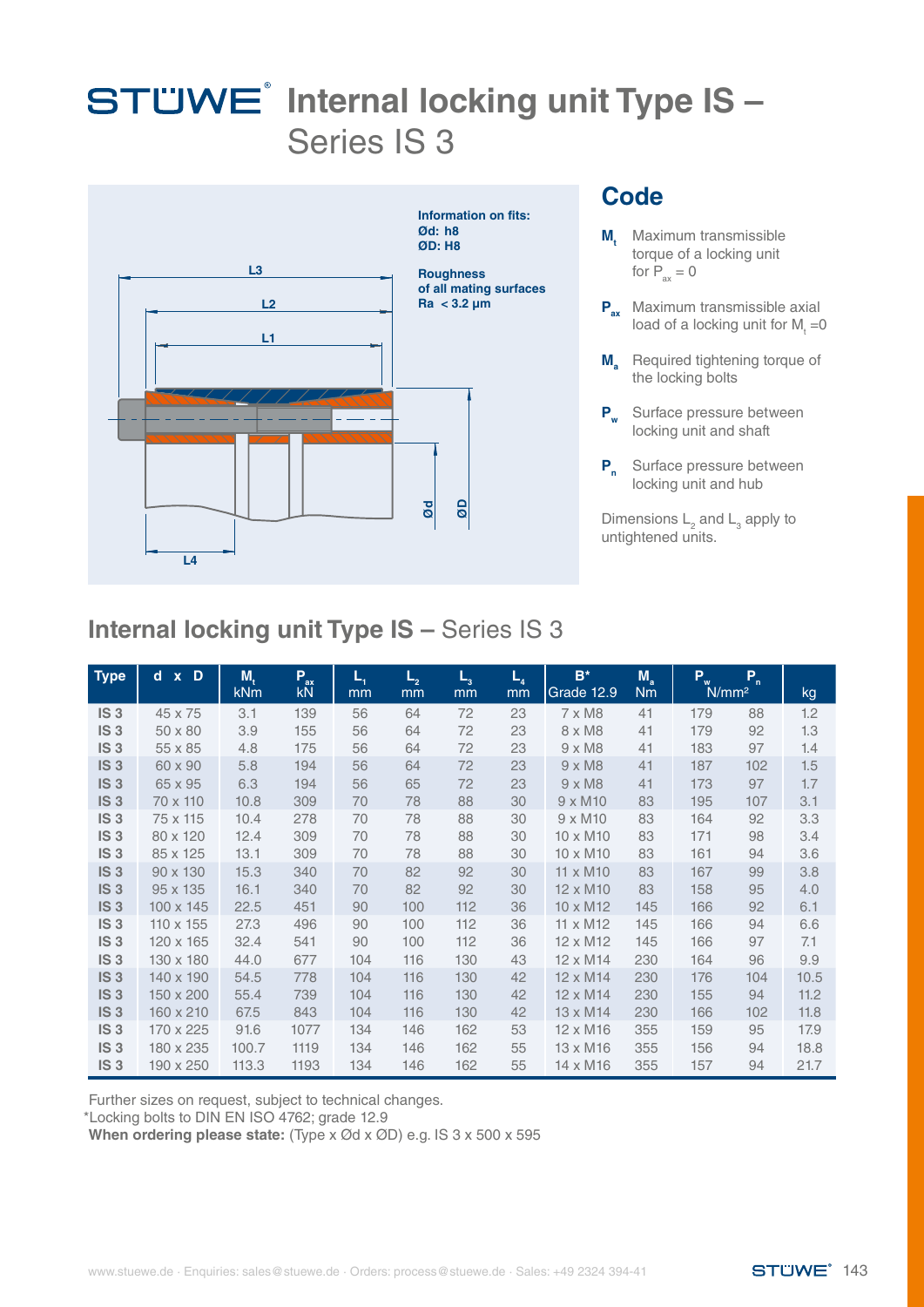| <b>Type</b>     | $\overline{d}$ x $\overline{D}$ | M,<br><b>kNm</b> | Par<br>kN | L,<br>mm | $L_{2}$<br>mm | $L_{3}$<br>mm | $L_{4}$<br>mm | $B^*$<br>Grade 12.9 | $M_a$<br><b>Nm</b> | P<br>N/mm <sup>2</sup> | P<br>$\mathbf{r}$ | kg    |
|-----------------|---------------------------------|------------------|-----------|----------|---------------|---------------|---------------|---------------------|--------------------|------------------------|-------------------|-------|
| IS <sub>3</sub> | 200 x 260                       | 119.3            | 1193      | 134      | 150           | 166           | 55            | 14 x M16            | 355                | 149                    | 91                | 22.7  |
| IS <sub>3</sub> | 220 x 285                       | 149.9            | 1363      | 134      | 146           | 162           | 53            | 16 x M16            | 355                | 155                    | 95                | 27.0  |
| IS <sub>3</sub> | 240 x 305                       | 173.8            | 1448      | 134      | 146           | 162           | 55            | 18 x M16            | 355                | 151                    | 94                | 29.2  |
| IS <sub>3</sub> | 260 x 325                       | 199.3            | 1533      | 134      | 146           | 162           | 53            | 18 x M16            | 355                | 148                    | 93                | 31.3  |
| IS <sub>3</sub> | 280 x 355                       | 298.3            | 2131      | 165      | 177           | 197           | 69            | 16 x M20            | 690                | 146                    | 96                | 48.3  |
| IS <sub>3</sub> | 300 x 375                       | 339.6            | 2264      | 165      | 177           | 197           | 69            | 17 x M20            | 690                | 145                    | 97                | 51.3  |
| IS <sub>3</sub> | 32 x 405                        | 383.6            | 2397      | 165      | 177           | 197           | 69            | 18 x M20            | 690                | 144                    | 95                | 62.5  |
| IS <sub>3</sub> | 340 x 425                       | 430.2            | 2530      | 165      | 177           | 197           | 69            | 19 x M20            | 690                | 143                    | 96                | 65.9  |
| IS <sub>3</sub> | 360 x 455                       | 538.5            | 2992      | 190      | 206           | 228           | 82            | 18 x M22            | 930                | 157                    | 92                | 90.4  |
| IS <sub>3</sub> | 380 x 475                       | 585.0            | 3079      | 190      | 206           | 228           | 82            | 19 x M22            | 930                | 154                    | 91                | 94.8  |
| IS <sub>3</sub> | 400 x 495                       | 648.3            | 3241      | 190      | 206           | 228           | 82            | 20 x M22            | 930                | 154                    | 91                | 99.2  |
| IS <sub>3</sub> | 420 x 515                       | 714.7            | 3403      | 190      | 206           | 228           | 82            | 21 x M22            | 930                | 154                    | 92                | 103.7 |
| IS <sub>3</sub> | 440 x 535                       | 784.4            | 3565      | 190      | 206           | 228           | 83            | 24 x M22            | 930                | 154                    | 93                | 108.1 |
| IS <sub>3</sub> | 460 x 555                       | 857.3            | 3727      | 190      | 206           | 228           | 83            | 24 x M22            | 930                | 154                    | 94                | 112.5 |
| IS <sub>3</sub> | 480 x 575                       | 933.5            | 3890      | 190      | 206           | 228           | 83            | 24 x M22            | 930                | 154                    | 94                | 117.0 |
| IS <sub>3</sub> | 500 x 595                       | 1012.9           | 4052      | 190      | 206           | 228           | 83            | 25 x M22            | 930                | 154                    | 95                | 121.4 |
| IS <sub>3</sub> | 520 x 615                       | 1095.5           | 4214      | 190      | 206           | 228           | 83            | 26 x M22            | 930                | 154                    | 96                | 125.8 |
| IS <sub>3</sub> | 540 x 635                       | 1211.7           | 4488      | 190      | 206           | 228           | 83            | 28 x M22            | 930                | 157                    | 99                | 130.3 |
| IS <sub>3</sub> | 560 x 655                       | 1270.6           | 4538      | 190      | 206           | 228           | 83            | 28 x M22            | 930                | 154                    | 97                | 134.7 |
| IS <sub>3</sub> | 580 x 675                       | 1363.0           | 4700      | 190      | 206           | 228           | 83            | 29 x M22            | 930                | 154                    | 97                | 139.1 |
| IS <sub>3</sub> | 600 x 695                       | 1458.6           | 4862      | 190      | 206           | 228           | 83            | 30 x M22            | 930                | 154                    | 98                | 143.6 |

Further sizes on request, subject to technical changes.

\*Locking bolts to DIN EN ISO 4762; grade 12.9

**When ordering please state:** (Type x Ød x ØD) e.g. IS 3 x 500 x 595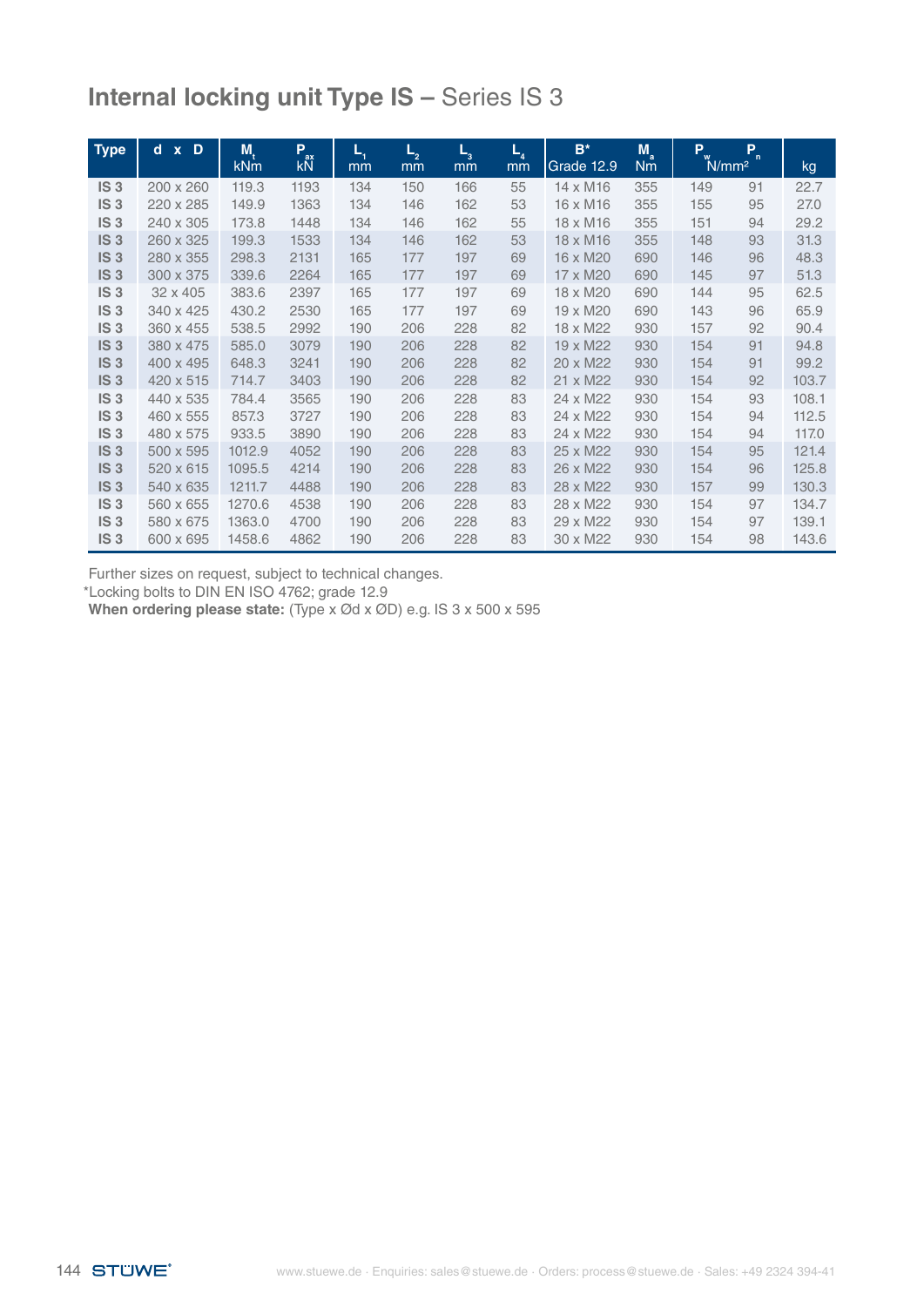

#### **Code**

- **M**<sub>t</sub> Maximum transmissible torque of a locking unit for  $P_{av} = 0$
- **P**<sub>ax</sub> Maximum transmissible axial load of a locking unit for  $M_t = 0$
- **M Required tightening torque of** the locking bolts
- **P<sub>w</sub>** Surface pressure between locking unit and shaft
- **P<sub>n</sub>** Surface pressure between locking unit and hub

Dimensions  $L_{3}$  and  $L_{4}$  apply to untightened units.

### **Internal locking unit Type IS –** Series IS 4

| <b>Type</b>     | $\mathbf d$ | $\mathbf{x}$        | D   | M,<br><b>kNm</b> | P<br>ax<br>kN | L,<br>mm | $L_{2}$<br>mm | $L_{3}$<br>mm | $L_{4}$<br>mm | $B^*$<br>Grade 12.9 | $M_a$<br><b>Nm</b> | P <sub>w</sub> | P<br>$\mathbf{r}$<br>N/mm <sup>2</sup> | kg  |
|-----------------|-------------|---------------------|-----|------------------|---------------|----------|---------------|---------------|---------------|---------------------|--------------------|----------------|----------------------------------------|-----|
| IS <sub>4</sub> | 30          | $\boldsymbol{\chi}$ | 55  | 0.9              | 60            | 40       | 17            | 46            | 52            | 6 x M6              | 17                 | 132            | 85                                     | 0.5 |
| IS <sub>4</sub> | 35          | $\mathbf x$         | 60  | 1.2              | 71            | 40       | 17            | 46            | 52            | 7 x M6              | 17                 | 135            | 93                                     | 0.6 |
| IS <sub>4</sub> | 40          | $\boldsymbol{\chi}$ | 65  | 1.5              | 75            | 40       | 17            | 46            | 52            | 8 x M6              | 17                 | 125            | 90                                     | 0.6 |
| IS <sub>4</sub> | 45          | $\mathbf{x}$        | 75  | 2.5              | 111           | 48       | 20            | 56            | 64            | 6 x M8              | 41                 | 136            | 98                                     | 1.1 |
| IS <sub>4</sub> | 50          | $\mathbf x$         | 80  | 3.0              | 120           | 48       | 20            | 56            | 64            | 7 x M8              | 41                 | 133            | 100                                    | 1.1 |
| IS <sub>4</sub> | 55          | $\mathbf x$         | 85  | 3.8              | 138           | 48       | 20            | 56            | 64            | 8 x M8              | 41                 | 139            | 108                                    | 1.2 |
| IS <sub>4</sub> | 60          | $\mathbf x$         | 90  | 4.3              | 143           | 48       | 20            | 56            | 64            | 8 x M8              | 41                 | 132            | 106                                    | 1.3 |
| IS <sub>4</sub> | 65          | $\boldsymbol{\chi}$ | 95  | 5.3              | 163           | 48       | 20            | 56            | 64            | $9 \times M8$       | 41                 | 139            | 114                                    | 1.4 |
| IS <sub>4</sub> | 70          | $\mathbf x$         | 110 | 7.6              | 217           | 58       | 24            | 70            | 80            | 8 x M10             | 83                 | 142            | 109                                    | 2.6 |
| IS <sub>4</sub> | 75          | $\boldsymbol{\chi}$ | 115 | 8.2              | 219           | 58       | 24            | 70            | 80            | 8 x M10             | 83                 | 133            | 105                                    | 2.7 |
| IS <sub>4</sub> | 80          | $\mathbf x$         | 120 | 8.7              | 217           | 58       | 24            | 70            | 80            | 8 x M10             | 83                 | 124            | 100                                    | 2.8 |
| IS <sub>4</sub> | 85          | $\mathbf x$         | 125 | 10.4             | 245           | 58       | 24            | 70            | 80            | $9 \times M10$      | 83                 | 132            | 108                                    | 3.0 |
| IS <sub>4</sub> | 90          | $\mathbf x$         | 130 | 12               | 272           | 58       | 24            | 70            | 80            | 10 x M10            | 83                 | 138            | 116                                    | 3.1 |
| IS <sub>4</sub> | 95          | $\mathbf x$         | 135 | 13               | 271           | 58       | 24            | 70            | 80            | 10 x M10            | 83                 | 131            | 111                                    | 3.3 |
| IS <sub>4</sub> | 100         | $\mathbf x$         | 145 | 16               | 317           | 66       | 28            | 76            | 88            | 8 x M12             | 145                | 127            | 104                                    | 4.5 |
| IS <sub>4</sub> | 110         | $\mathbf x$         | 155 | 19               | 340           | 66       | 28            | 78            | 90            | 9 x M12             | 145                | 124            | 104                                    | 4.8 |
| IS <sub>4</sub> | 120         | $\mathbf x$         | 165 | 23               | 377           | 66       | 28            | 78            | 90            | 10 x M12            | 145                | 126            | 108                                    | 5.2 |
| IS <sub>4</sub> | 130         | $\mathbf x$         | 180 | 29               | 453           | 76       | 33            | 86            | 98            | 12 x M12            | 145                | 122            | 101                                    | 7.2 |
| IS <sub>4</sub> | 140         | $\mathbf x$         | 190 | 32               | 453           | 76       | 33            | 86            | 98            | 12 x M12            | 145                | 113            | 96                                     | 7.7 |
| IS <sub>4</sub> | 150         | $\mathbf x$         | 200 | 40               | 528           | 76       | 33            | 86            | 98            | 14 x M12            | 145                | 123            | 106                                    | 8.2 |
| IS <sub>4</sub> | 160         | $\mathbf x$         | 210 | 45               | 566           | 76       | 33            | 86            | 98            | 15 x M12            | 145                | 123            | 108                                    | 8.6 |

\*Locking bolts DIN EN ISO 4762: Grade 12.9

**When ordering please state:** (Type x Ød x ØD) e.g. IS 4 x 100 x 145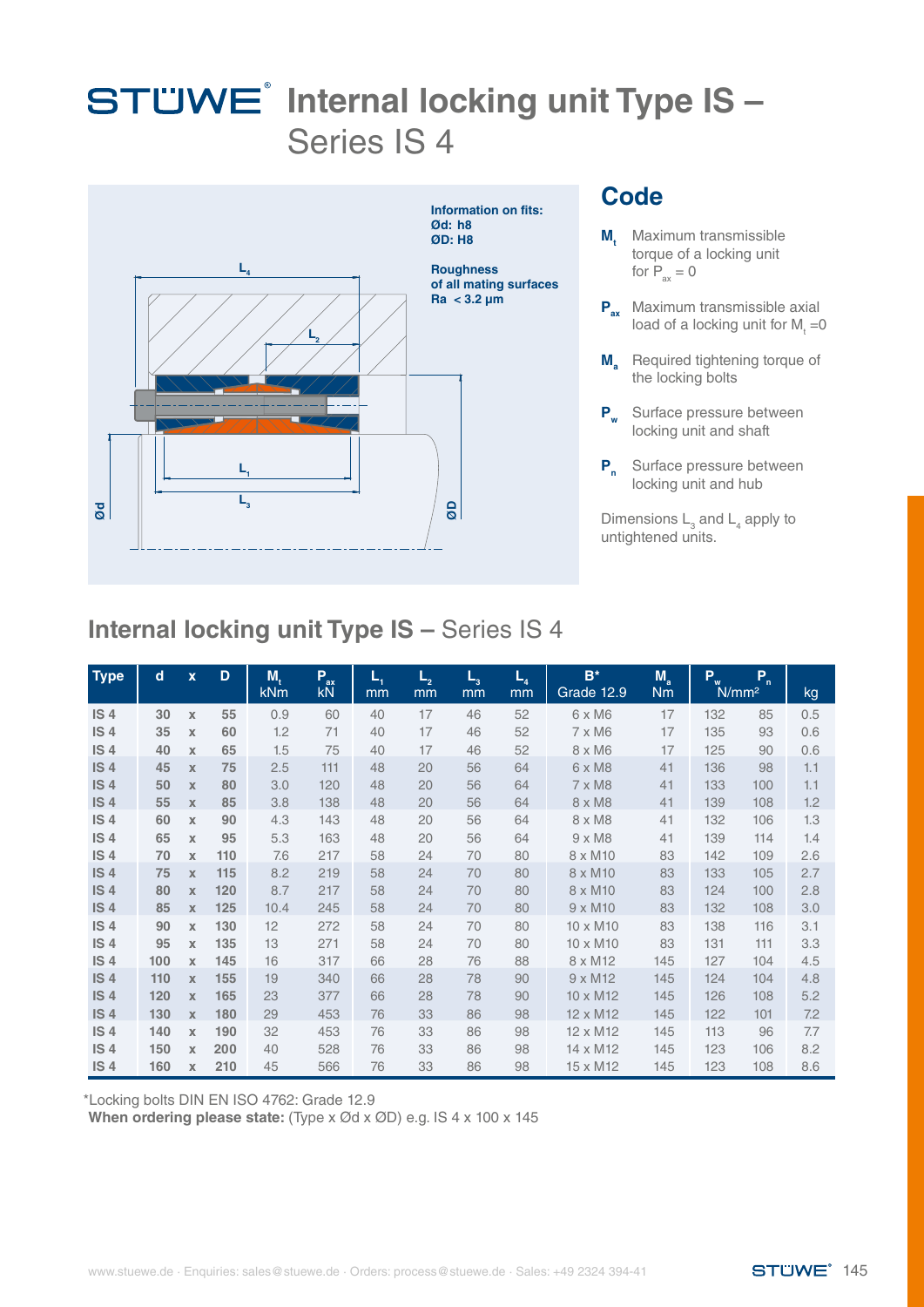| <b>Type</b>     | $\mathbf d$ | $\mathbf{x}$ | D   | M,         | Part of | $L_{1}$ | $L_{2}$ | $L_{3}$ | $L_{4}$ | $B^*$      | $M_a$     | P <sub>w</sub> | P<br>$\mathbf{r}$ |     |
|-----------------|-------------|--------------|-----|------------|---------|---------|---------|---------|---------|------------|-----------|----------------|-------------------|-----|
|                 |             |              |     | <b>kNm</b> | kN      | mm      | mm      | mm      | mm      | Grade 12.9 | <b>Nm</b> |                | N/mm <sup>2</sup> | kg  |
| IS <sub>4</sub> | 170         | $\mathbf x$  | 225 | 53         | 622     | 86      | 38      | 98      | 112     | 12 x M14   | 230       | 113            | 96                | 11  |
| IS <sub>4</sub> | 180         | $\mathbf x$  | 235 | 65         | 726     | 86      | 38      | 98      | 112     | 14 x M14   | 230       | 124            | 108               | 12  |
| IS <sub>4</sub> | 190         | $\mathbf x$  | 250 | 79         | 829     | 102     | 46      | 114     | 128     | 16 x M14   | 230       | 114            | 96                | 17  |
| IS <sub>4</sub> | 200         | $\mathbf x$  | 260 | 93         | 933     | 102     | 46      | 114     | 128     | 18 x M14   | 230       | 121            | 103               | 17  |
| IS <sub>4</sub> | 220         | $\mathbf x$  | 285 | 126        | 1141    | 110     | 50      | 124     | 140     | 16 x M16   | 355       | 125            | 106               | 22  |
| IS <sub>4</sub> | 240         | $\mathbf x$  | 305 | 137        | 1141    | 110     | 50      | 124     | 140     | 16 x M16   | 355       | 115            | 99                | 24  |
| IS <sub>4</sub> | 260         | X            | 325 | 167        | 1284    | 110     | 50      | 124     | 140     | 18 x M16   | 355       | 119            | 106               | 26  |
| IS <sub>4</sub> | 280         | X            | 355 | 219        | 1562    | 130     | 60      | 146     | 164     | 18 x M18   | 485       | 114            | 97                | 38  |
| IS <sub>4</sub> | 300         | X            | 375 | 260        | 1735    | 130     | 60      | 146     | 164     | 18 x M18   | 485       | 118            | 102               | 40  |
| IS <sub>4</sub> | 320         | $\mathbf x$  | 405 | 357        | 2230    | 154     | 72      | 172     | 192     | 18 x M20   | 690       | 120            | 101               | 58  |
| IS <sub>4</sub> | 340         | $\mathbf x$  | 425 | 379        | 2230    | 154     | 72      | 176     | 196     | 20 x M20   | 690       | 113            | 97                | 62  |
| IS <sub>4</sub> | 360         | $\mathbf x$  | 455 | 501        | 2784    | 178     | 84      | 200     | 222     | 18 x M22   | 930       | 115            | 97                | 85  |
| IS <sub>4</sub> | 380         | $\mathbf x$  | 475 | 555        | 2923    | 178     | 84      | 198     | 220     | 20 x M22   | 930       | 115            | 97                | 89  |
| IS <sub>4</sub> | 400         | $\mathbf x$  | 495 | 585        | 2923    | 178     | 84      | 198     | 220     | 20 x M22   | 930       | 109            | 93                | 93  |
| IS <sub>4</sub> | 420         | X            | 515 | 658        | 3132    | 178     | 84      | 200     | 222     | 22 x M22   | 930       | 111            | 96                | 97  |
| IS <sub>4</sub> | 440         | $\mathbf x$  | 545 | 796        | 3616    | 202     | 96      | 220     | 244     | 22 x M24   | 1200      | 108            | 92                | 128 |
| IS <sub>4</sub> | 460         | $\mathbf x$  | 565 | 832        | 3616    | 202     | 96      | 226     | 250     | 22 x M24   | 1200      | 103            | 88                | 134 |
| IS <sub>4</sub> | 480         | $\mathbf x$  | 585 | 868        | 3616    | 202     | 96      | 228     | 252     | 24 x M24   | 1200      | 99             | 85                | 139 |
| IS <sub>4</sub> | 500         | $\mathbf x$  | 605 | 984        | 3938    | 202     | 96      | 226     | 250     | 26 x M24   | 1200      | 103            | 90                | 144 |
| IS <sub>4</sub> | 520         | X            | 630 | 1024       | 3938    | 202     | 96      | 226     | 250     | 25 x M24   | 1200      | 99             | 86                | 157 |
| IS <sub>4</sub> | 540         | $\mathbf x$  | 650 | 1063       | 3938    | 202     | 96      | 226     | 250     | 26 x M24   | 1200      | 96             | 84                | 162 |
| IS <sub>4</sub> | 560         | $\mathbf x$  | 670 | 1181       | 4219    | 202     | 96      | 226     | 250     | 27 x M24   | 1200      | 99             | 87                | 168 |
| IS <sub>4</sub> | 580         | $\mathbf x$  | 690 | 1224       | 4219    | 202     | 96      | 226     | 250     | 27 x M24   | 1200      | 96             | 84                | 173 |
| IS <sub>4</sub> | 600         | $\mathbf x$  | 710 | 1266       | 4219    | 202     | 96      | 226     | 250     | 27 x M24   | 1200      | 92             | 82                | 179 |

Further sizes on request, subject to technical changes. \*Locking bolts DIN EN ISO 4762: Grade 12.9

**When ordering please state:** (Type x Ød x ØD) e.g. IS 4 200 x 260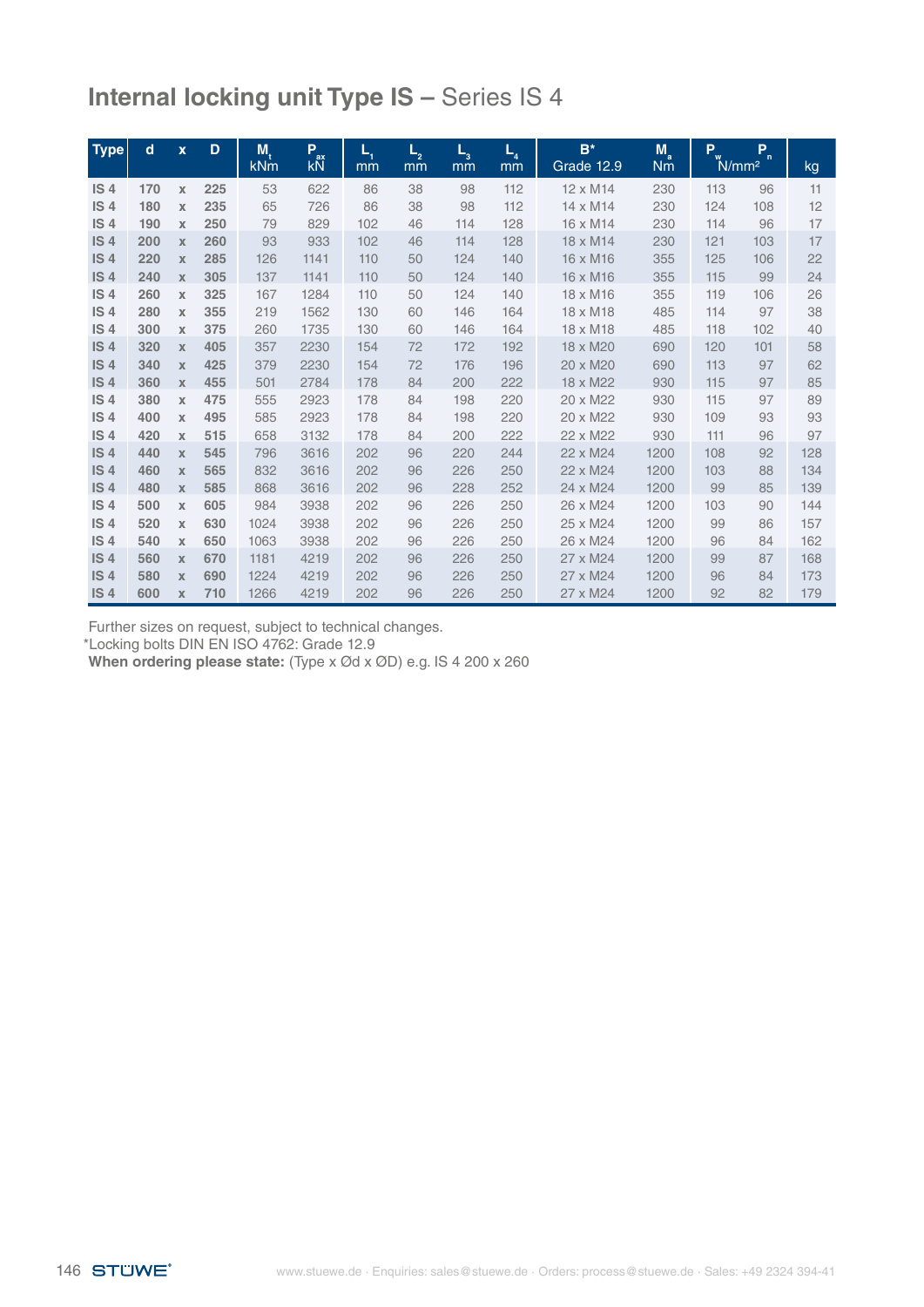

#### **Code**

- **M**<sub>t</sub> Maximum transmissible torque of a locking unit for  $P_{av} = 0$
- **P**<sub>ax</sub> Maximum transmissible axial load of a locking unit for  $M_t = 0$
- **M Required tightening torque of** the locking bolts
- **P<sub>w</sub>** Surface pressure between locking unit and shaft
- **P<sub>n</sub>** Surface pressure between locking unit and hub

Dimensions  $L_{3}$  and  $L_{4}$  apply to untightened units.

### **Internal locking unit Type IS –** Series IS 4.1

| <b>Type</b>   | $\mathbf d$ | $\mathbf x$  | D   | M,<br><b>kNm</b> | P<br>ax<br>kN | L,<br>mm | $L_{2}$<br>mm | $L_{3}$<br>mm | $\boldsymbol{\varphi}$<br>mm | $B^*$<br>Grade 12.9 | $M_a$<br><b>Nm</b> | $P_w$ | P<br>$\mathbf{r}$<br>N/mm <sup>2</sup> | kg             |
|---------------|-------------|--------------|-----|------------------|---------------|----------|---------------|---------------|------------------------------|---------------------|--------------------|-------|----------------------------------------|----------------|
| <b>IS 4.1</b> | 100         | $\mathbf x$  | 145 | 11               | 224           | 66       | 28            | 76            | 86                           | 8 x M10             | 83                 | 90    | 73                                     | $\overline{4}$ |
| <b>IS 4.1</b> | 110         | X            | 155 | 13               | 240           | 66       | 28            | 78            | 88                           | $9 \times M10$      | 83                 | 88    | 73                                     | 5              |
| <b>IS 4.1</b> | 120         | X            | 165 | 16               | 267           | 66       | 28            | 78            | 88                           | 10 x M10            | 83                 | 89    | 77                                     | 5              |
| <b>IS 4.1</b> | 130         | X            | 180 | 20               | 312           | 76       | 33            | 86            | 96                           | 12 x M10            | 83                 | 84    | 70                                     | $\overline{7}$ |
| <b>IS 4.1</b> | 140         | $\mathbf x$  | 190 | 22               | 320           | 76       | 33            | 86            | 96                           | 12 x M10            | 83                 | 80    | 68                                     | 8              |
| <b>IS 4.1</b> | 150         | $\mathbf x$  | 200 | 27               | 364           | 76       | 33            | 86            | 96                           | 14 x M10            | 83                 | 85    | 73                                     | 8              |
| <b>IS 4.1</b> | 160         | $\mathbf x$  | 210 | 31               | 390           | 76       | 33            | 86            | 96                           | 15 x M10            | 83                 | 85    | 75                                     | 9              |
| <b>IS 4.1</b> | 170         | $\mathbf x$  | 225 | 38               | 449           | 86       | 38            | 98            | 110                          | 12 x M12            | 145                | 82    | 70                                     | 11             |
| <b>IS 4.1</b> | 180         | X            | 235 | 47               | 524           | 86       | 38            | 98            | 110                          | 14 x M12            | 145                | 90    | 78                                     | 12             |
| <b>IS 4.1</b> | 190         | $\mathbf{x}$ | 250 | 57               | 599           | 102      | 46            | 114           | 126                          | 16 x M12            | 145                | 82    | 69                                     | 17             |
| <b>IS 4.1</b> | 200         | X            | 260 | 67               | 674           | 102      | 46            | 114           | 126                          | 18 x M12            | 145                | 88    | 75                                     | 17             |
| <b>IS 4.1</b> | 220         | $\mathbf x$  | 285 | 91               | 828           | 110      | 50            | 124           | 138                          | 16 x M14            | 230                | 91    | 77                                     | 22             |
| <b>IS 4.1</b> | 240         | $\mathbf x$  | 305 | 99               | 822           | 110      | 50            | 124           | 138                          | 16 x M14            | 230                | 83    | 72                                     | 24             |
| <b>IS 4.1</b> | 260         | X            | 325 | 122              | 937           | 110      | 50            | 124           | 138                          | 18 x M14            | 230                | 87    | 76                                     | 26             |
| <b>IS 4.1</b> | 280         | $\mathbf x$  | 355 | 181              | 1294          | 130      | 60            | 146           | 162                          | 18 x M16            | 355                | 94    | 81                                     | 38             |
| <b>IS 4.1</b> | 300         | $\mathbf{x}$ | 375 | 215              | 1431          | 130      | 60            | 146           | 162                          | 20 x M16            | 355                | 97    | 84                                     | 40             |
| <b>IS 4.1</b> | 320         | X            | 405 | 276              | 1725          | 154      | 72            | 172           | 190                          | 18 x M18            | 485                | 93    | 78                                     | 58             |
| <b>IS 4.1</b> | 340         | $\mathbf x$  | 425 | 294              | 1732          | 154      | 72            | 176           | 194                          | 20 x M18            | 485                | 88    | 75                                     | 62             |
| <b>IS 4.1</b> | 360         | $\mathbf x$  | 455 | 372              | 2065          | 178      | 84            | 200           | 218                          | 22 x M18            | 485                | 85    | 72                                     | 85             |
| <b>IS 4.1</b> | 380         | $\mathbf x$  | 475 | 393              | 2068          | 178      | 84            | 198           | 216                          | 22 x M18            | 485                | 81    | 69                                     | 89             |
| <b>IS 4.1</b> | 400         | $\mathbf{x}$ | 495 | 414              | 2068          | 178      | 84            | 198           | 216                          | 24 x M18            | 485                | 77    | 66                                     | 93             |

\*Locking bolts DIN EN ISO 4762: Grade 12.9

**When ordering please state:** (Type x Ød x ØD) e.g. IS 4.1 170 x 225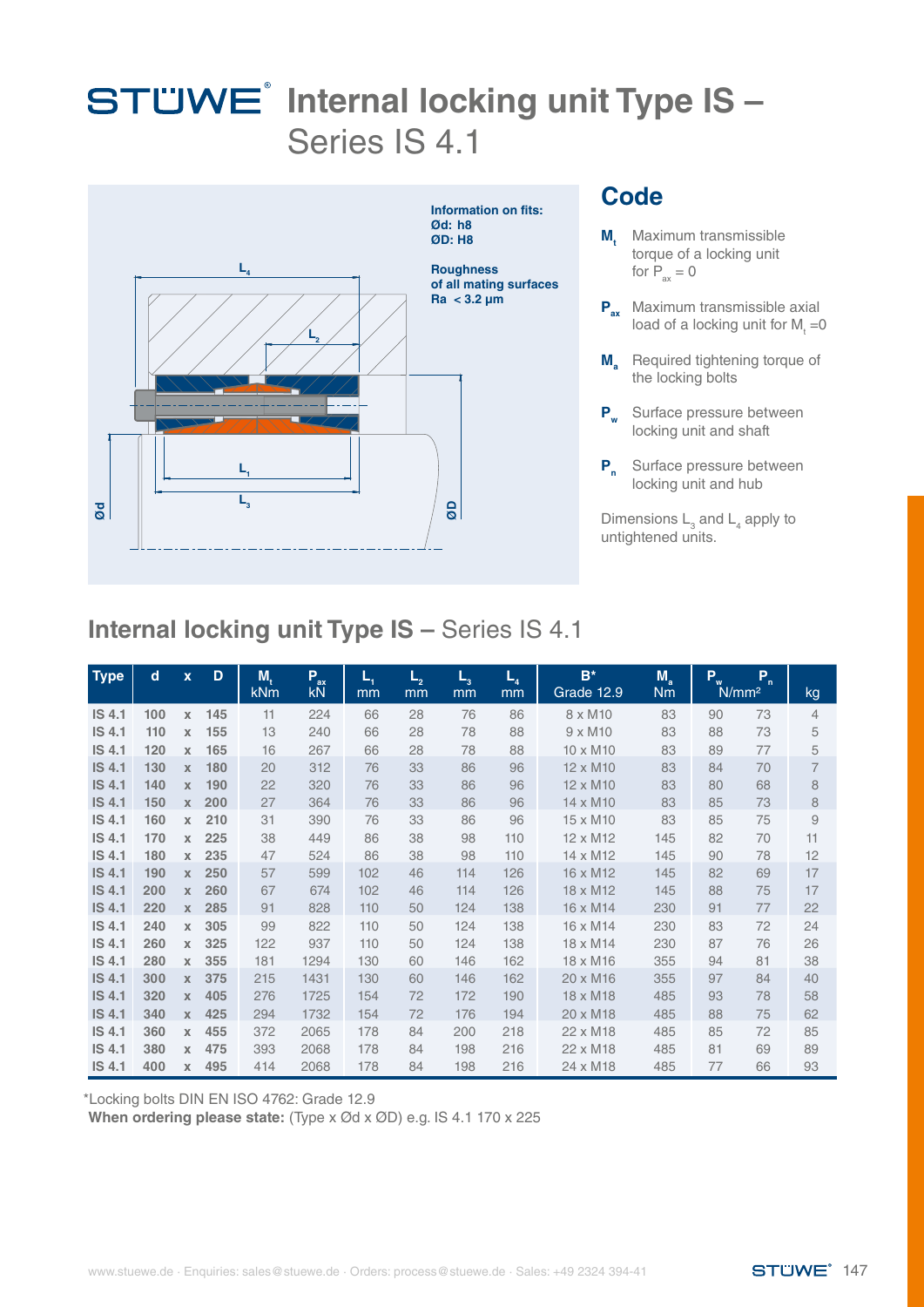| <b>Type</b>       | d   | $\mathbf x$ | D   | M.         | P<br>ax | ь,  | ⊷  | ь,  | ┕   | $B^*$           | $M_a$ | $\mathbf{P}_{\mathbf{w}}$ | P<br>$\mathsf{n}$ |     |
|-------------------|-----|-------------|-----|------------|---------|-----|----|-----|-----|-----------------|-------|---------------------------|-------------------|-----|
|                   |     |             |     | <b>kNm</b> | kN      | mm  | mm | mm  | mm  | Grade 12.9      | Nm    |                           | N/mm <sup>2</sup> | kg  |
| <b>IS 4.1</b>     | 420 | X           | 515 | 507        | 2412    | 178 | 84 | 200 | 218 | 26 x M18        | 485   | 86                        | 74                | 97  |
| <b>IS 4.1</b>     | 440 | X           | 545 | 530        | 2409    | 202 | 96 | 228 | 248 | 24 x M20        | 690   | 72                        | 61                | 128 |
| <b>IS 4.1</b>     | 460 | X           | 565 | 554        | 2409    | 202 | 96 | 226 | 246 | 22 x M20        | 690   | 69                        | 59                | 134 |
| <b>IS 4.1</b>     | 480 | X           | 585 | 578        | 2409    | 202 | 96 | 228 | 248 | 24 x M20        | 690   | 66                        | 57                | 139 |
| <b>IS 4.1</b>     | 500 | X           | 605 | 703        | 2811    | 202 | 96 | 226 | 246 | 26 x M20        | 690   | 74                        | 64                | 144 |
| IS <sub>4.1</sub> | 520 | X           | 630 | 731        | 2811    | 202 | 96 | 226 | 246 | 26 x M20        | 690   | 71                        | 62                | 157 |
| <b>IS 4.1</b>     | 540 | x           | 650 | 759        | 2811    | 202 | 96 | 226 | 246 | 26 x M20        | 690   | 68                        | 60                | 162 |
| IS <sub>4.1</sub> | 560 | X           | 670 | 843        | 3012    | 202 | 96 | 226 | 246 | $30 \times M20$ | 690   | 71                        | 62                | 168 |
| IS <sub>4.1</sub> | 580 | X           | 690 | 873        | 3012    | 202 | 96 | 226 | 246 | $30 \times M20$ | 690   | 68                        | 60                | 173 |
| <b>IS 4.1</b>     | 600 | <b>X</b>    | 710 | 903        | 3012    | 202 | 96 | 226 | 246 | 30 x M20        | 690   | 66                        | 59                | 179 |

Further sizes on request, subject to technical changes.

\*Locking bolts DIN EN ISO 4762: Grade 12.9

**When ordering please state:** (Type x Ød x ØD) e.g. IS 4.1 420 x 515

**You have not found what you are looking for in our comprehensive range of standard-products? We will be happy to promptly prepare any form of custom-made product and development innovation even using special materials such as 1.3974. Please feel free to contact us.**